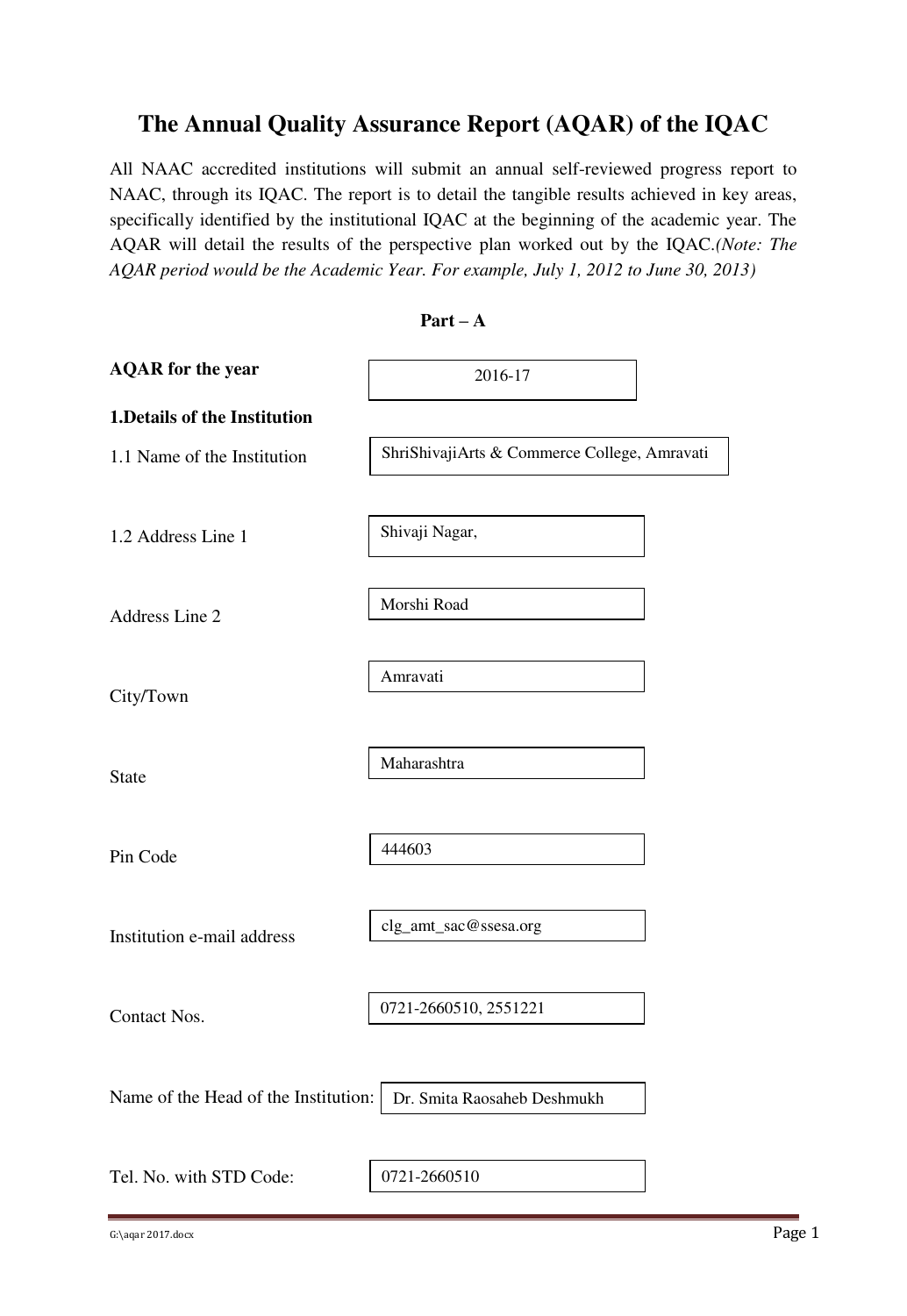| Mobile:                                  | 9130430320           |                                        |
|------------------------------------------|----------------------|----------------------------------------|
| Name of the IQAC Co-ordinator:           | Dr. Mahendra V. Mete |                                        |
|                                          |                      |                                        |
| Mobile:                                  | 9421739996           |                                        |
| IQAC e-mail address:                     |                      | metemahendra@gmail.com                 |
| <b>1.3 NAAC Track ID</b>                 | MHCOGN11050          |                                        |
| <b>OR</b>                                |                      |                                        |
| 1.4 NAAC Executive Committee No. & Date: |                      | EC (SC)/21/A&A/13.3 Date 23/01/2017    |
| 1.5Website address:                      |                      | www.shivajicollege.org                 |
| Web-link of the AQAR:                    |                      | www.shivajicollege.org/AQAR2016-17.pdf |

1.6Accreditation Details

| Sr.No.         | Cycle       | Grade | <b>CGPA</b> | Year of<br>Accreditatio | Validity<br>Period |
|----------------|-------------|-------|-------------|-------------------------|--------------------|
|                | $1st$ Cycle | В     | 73          | May 2004                | 5 Years            |
| $\overline{2}$ | $2nd$ Cycle | В     | 2.57        | 04-09-2010              | 5 Years            |
|                | $3rd$ Cycle |       | 3.08        | 23/01/2017              | 5 Years            |

1.7Date of Establishment of IQAC: DD/MM/YYYY

01-08-2004

1.8 Details of the previous year's AQAR submitted to NAACafterthe latest Assessment and Accreditation by NAAC (*(for example AQAR 2010-11submitted to NAAC on 12-10-2011)*

i. AQAR 2015-16 Submitted to NAAC on 10/10/2016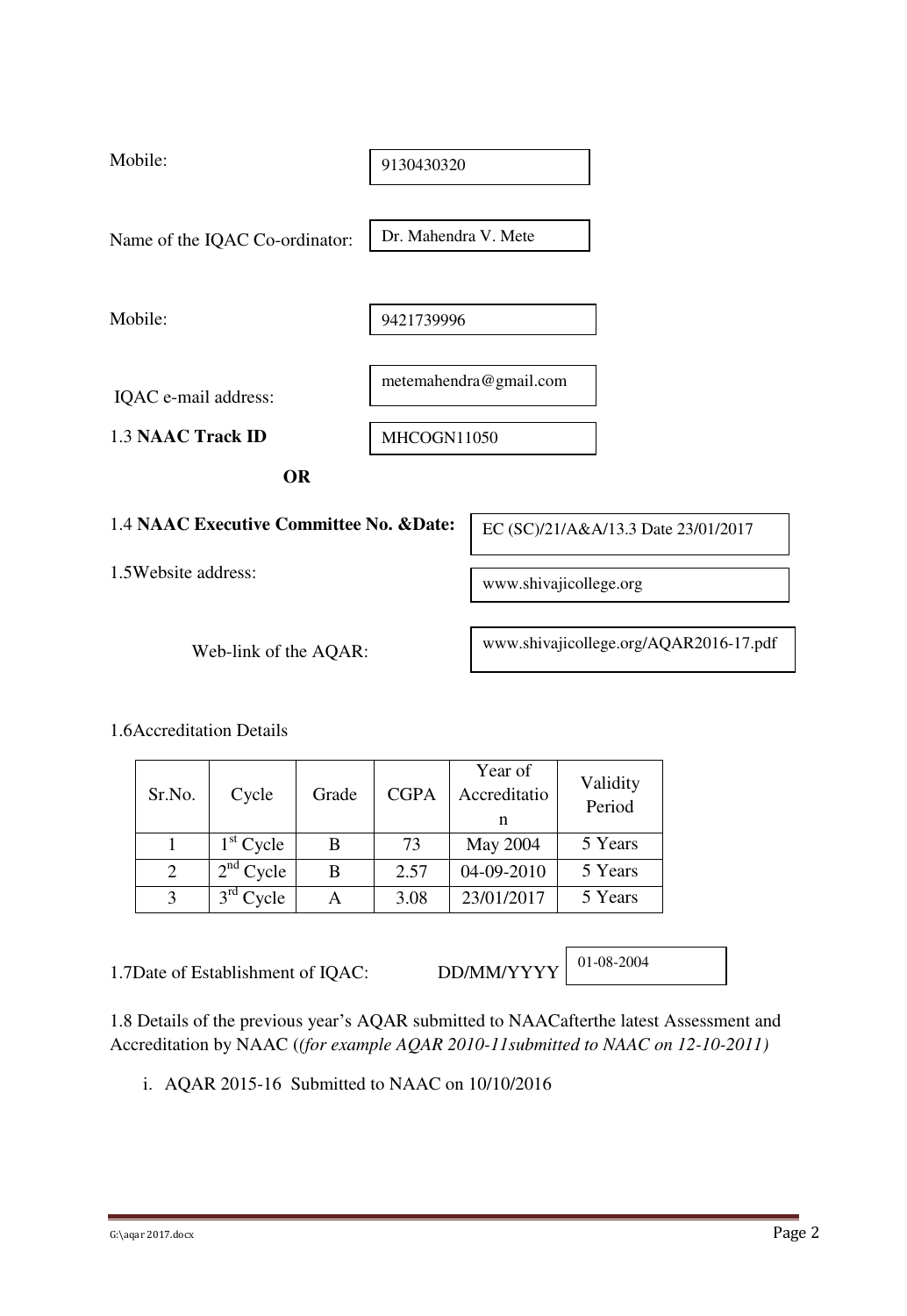| 1.9Institutional Status<br>SantGadgeBabaAmravatiUniversity, Amravati                                      |
|-----------------------------------------------------------------------------------------------------------|
| CentralDeemedPrivate<br><b>State</b><br>University                                                        |
| N <sub>o</sub><br><b>Affiliated College</b><br>Yes<br>V                                                   |
| ConstituentCollege<br>Yes<br>N <sub>o</sub><br>$\sqrt{ }$                                                 |
| Autonomous collegeof UGC<br>Yes<br>N <sub>o</sub>                                                         |
| v<br>Regulatory Agency approved Institution<br>Yes<br>N <sub>0</sub>                                      |
| (eg. AICTE, BCI, MCI, PCI, NCI)                                                                           |
| Men <sup>1</sup><br>Women<br>Co-education<br>Type of Institution<br>$\sqrt{ }$                            |
| Rural<br>Tribal<br>Urban<br>V                                                                             |
| Grant-in-aidUGC<br><b>Financial Status:</b><br>UGC 12B<br>$\sqrt{ }$<br>v<br>V                            |
| Grant-in-aid +Self FinancingTotally Sel $\sqrt{\sqrt{ }}$<br>ancing                                       |
| 1.10Type of Faculty/Programme                                                                             |
| PEI (Phy.Edu)<br>Science<br>Commerce<br>Law<br>Arts<br>v                                                  |
| TEI (Edu.<br>Engineering<br><b>Health Science</b><br>Management                                           |
| Journalism & Mass Communication<br>Others (Specify)                                                       |
| SantGadgeBabaAmravatiUniversity,<br>1.11Name of the Affiliating University (for the Colleges)<br>Amravati |
| 1.12 Special status conferred by Central/ State Government-- UGC/CSIR/DST/DBT/etc.NIL                     |

Autonomy by State/Central Govt. / University

NIL

 $\begin{array}{c} \hline \end{array}$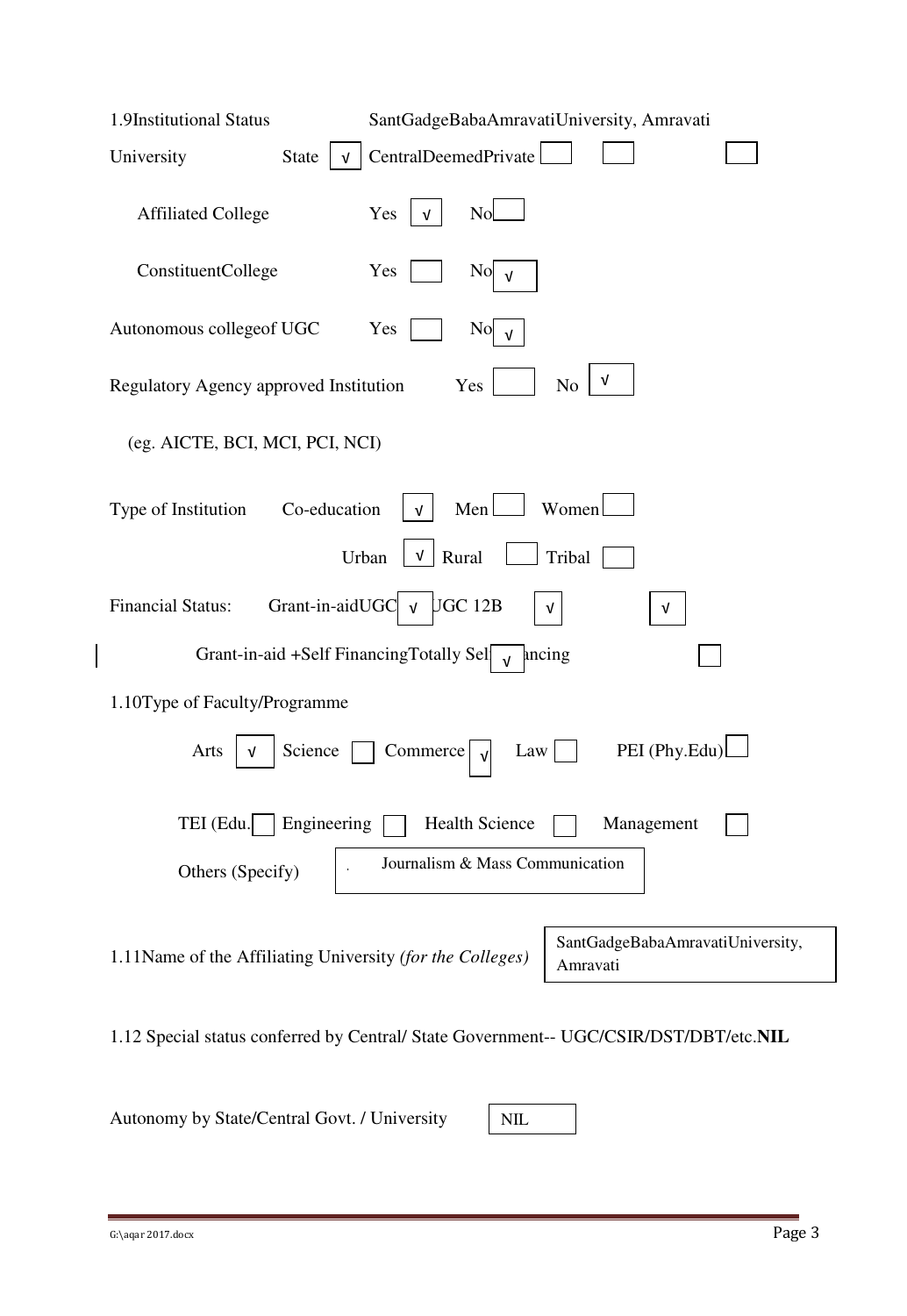| University with Potential for Excellence                        | <b>UGC-CPE</b><br>$NIL$ | <b>NIL</b> |
|-----------------------------------------------------------------|-------------------------|------------|
| <b>UGC-Special Assistance Programme</b>                         | <b>NIL</b>              | <b>NIL</b> |
| <b>UGC-COP Programmes</b>                                       | 03                      |            |
| 2.IQACComposition and Activities                                |                         |            |
| 2.1No. of Teachers                                              | 08                      |            |
| 2.2No. of Administrative/Technical staff                        | 01                      |            |
| 2.3No. of students                                              | 01                      |            |
| 2.4No. of Management representatives                            | 01                      |            |
| 2.5No. of Alumni                                                | 01                      |            |
| 2.6 No. of any other stakeholder and                            | 01                      |            |
| Community representatives                                       |                         |            |
| 2.7 No. of Employers/ Industrialists                            | 01                      |            |
| 2.8 No. of other External Experts                               | 01                      |            |
| 2.9 Total No. of members                                        | 15                      |            |
| 2.10No. of IQAC meetings held                                   | 02                      |            |
| 2.11 No. of meetings with various stakeholders: No. Faculty     | 02<br>04                |            |
| 01<br>Non-Teaching Staff Students                               | 01<br>Alumni<br>Others  |            |
| 2.12Has IQAC received any funding from UGC during the year? Yes | N <sub>o</sub>          |            |
| If yes, mention the amount                                      |                         |            |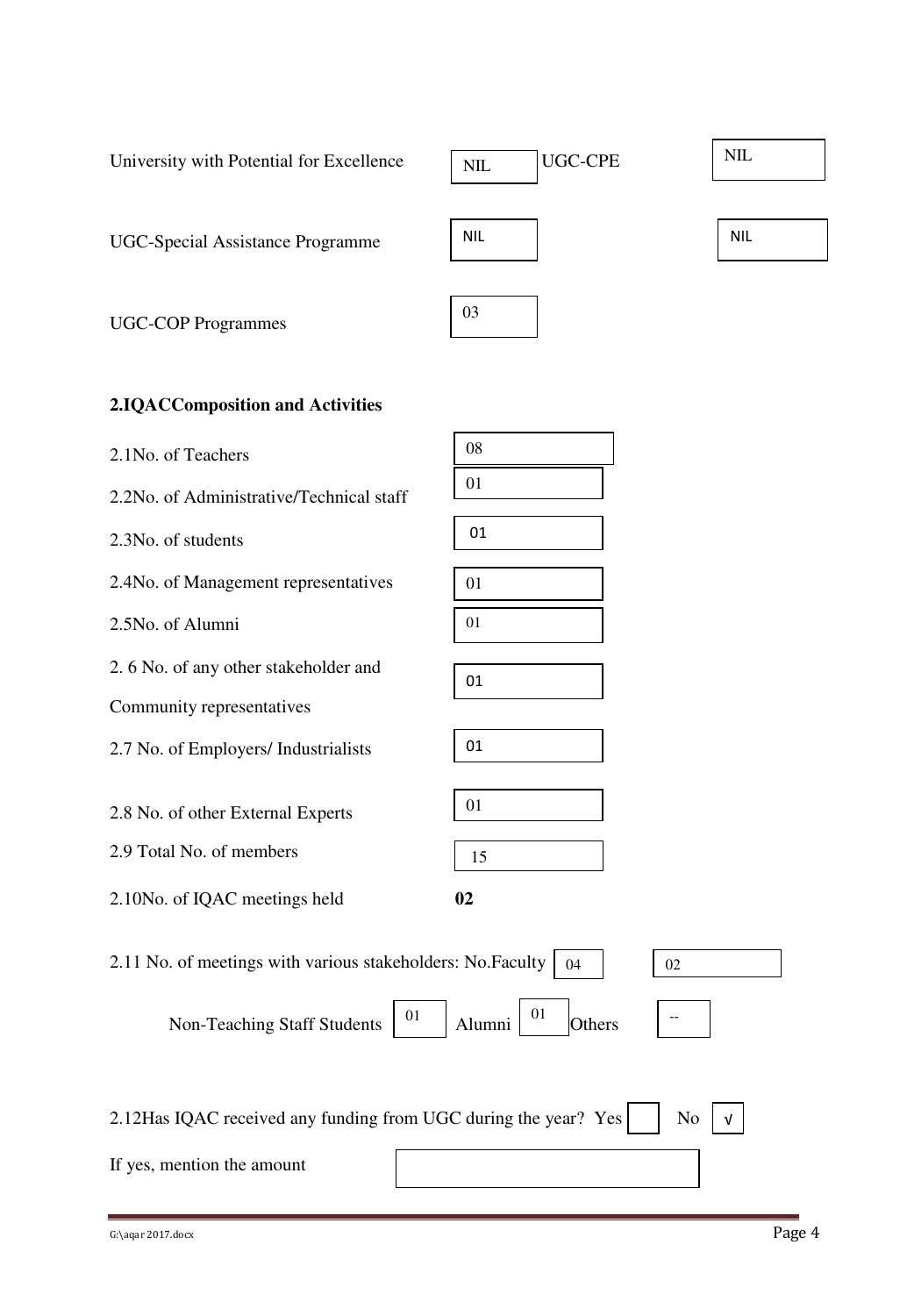#### 2.13Seminars and Conferences (only quality related):**NIL**

(i) No. of Seminars/Conferences/ Workshops/Symposia organized by the IQAC

|  |  |  |  | Total Nos. $\begin{vmatrix} 3 \end{vmatrix}$ International $\begin{vmatrix} 1 \end{vmatrix}$ National $\begin{vmatrix} 1 \end{vmatrix}$ State $\begin{vmatrix} 1 \end{vmatrix}$ Institution Level $\begin{vmatrix} 1 \end{vmatrix}$ |  |
|--|--|--|--|-------------------------------------------------------------------------------------------------------------------------------------------------------------------------------------------------------------------------------------|--|
|  |  |  |  |                                                                                                                                                                                                                                     |  |

2.14Significant Activities and contributions made by IQAC

| 1. Submission of Reaccreditation report (RAR) & LOI to NAAC,           |
|------------------------------------------------------------------------|
| Bangalore for third cycle. The college is re-accredited with "A" Grade |
| having CGPA 3.08 on 23 January, 2017.                                  |
|                                                                        |

- 2. Submission of AQAR 2015-16 to NAAC Bangalore
- 3. LAN and Optical fiber connectivity (OFC)Internet facility with 10 MBPS to each department
- 4. Up gradation of Infrastructure ,8 class Room renovated ,Separate Drinking Water Facility for Students, Colouring and beautification of Campus
- 5. Construction of "Dr.Panjabrao Deshmukh Seminar Hall" with wellequipped digital facility
- 6. Development of web site of Library "Dr. Panjabrao Deshmukh Social Science Digital Library"
- 7. Placement of students through placement drive
- 8. Installation of 5 LCD projector to P.G. Departments
- 9. Started Braille Library for Visually disabled students with the financial assistance of National Association for Blinds (NAB)
- 10. Participation of 6 students at International Level in various games.
- 11. Publication of Research Journal "Research Awakening"
- 12. B. Voc. in Journalism and Media Management started under UGC Skill Development Programme.
- 13. Submission of proposal for Recognition of Ph.D. Research Centres in 9 subjects.
- 14. Conducted Academic and Administrative Audit.
- 15. Establishment of Shivaji Media Club
- 16. HAM Radio Training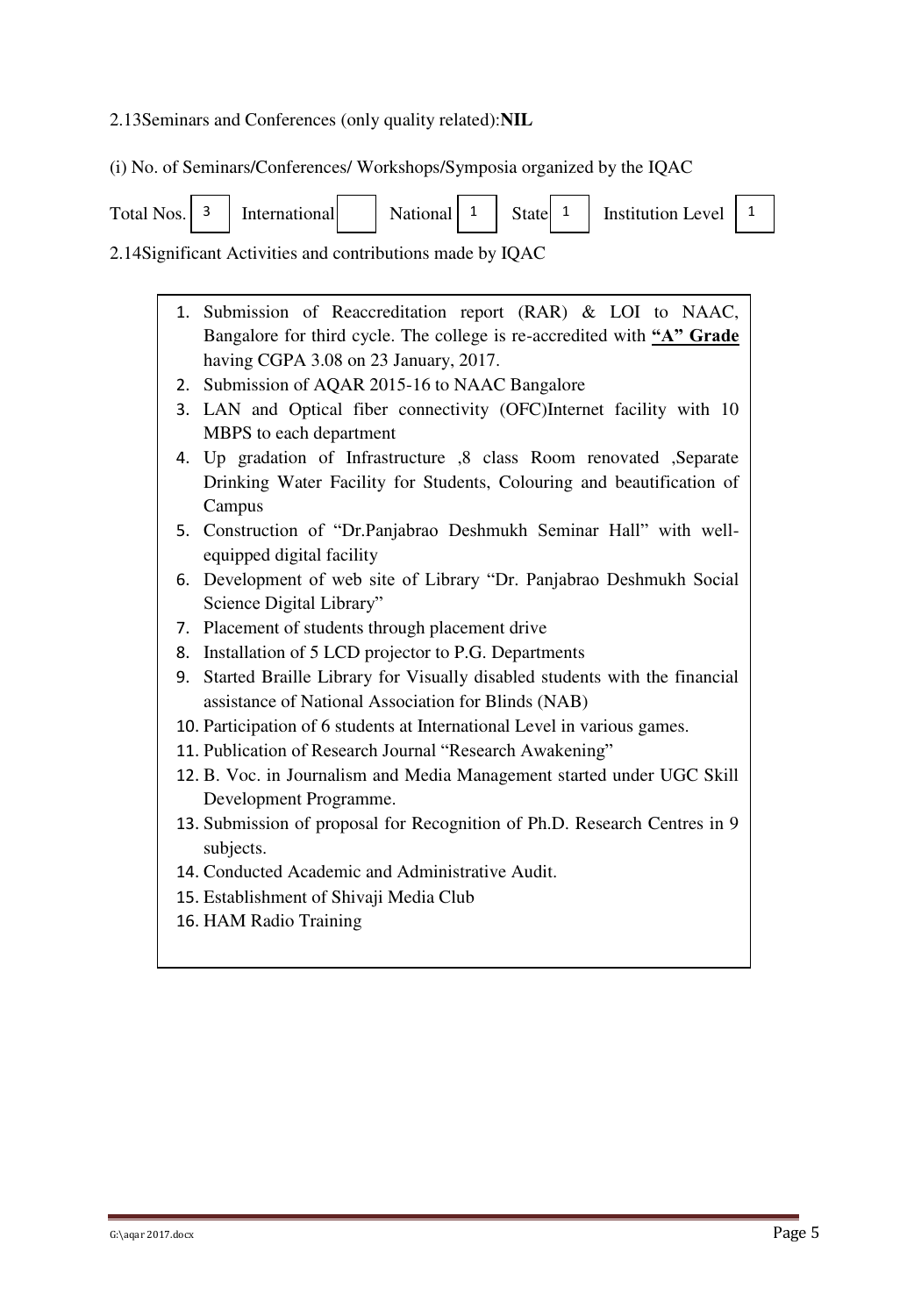## 2.15Plan of Action by IQAC/Outcome

The plan of action chalked out by the IQAC in the beginning of the year towards quality

Enhancement and the outcome achieved by the end of the year \*

| <b>Plan of Action</b>                                                                    | <b>Achievements</b>                                                                                                                                                                                                  |
|------------------------------------------------------------------------------------------|----------------------------------------------------------------------------------------------------------------------------------------------------------------------------------------------------------------------|
| To apply LOI and submission of RAR<br>for third cycle of re-accreditation of<br>NAAC.    | Submission of Reaccreditation report (RAR) & LOI<br>to NAAC, Bangalore for third cycle in time. The<br>college is re-accredited with "A" Grade having<br>CGPA 3.08 on 23 January, 2017.                              |
| To Submit the proposal for Recognition<br>of Ph.D. Research Centres in<br>9<br>subjects. | Submission of proposal for Recognition of Ph.D.<br>Research Centres in 9 subjects to S.G.B. Amravati<br>University in time. The University committees<br>visited the college and recognised the research<br>centres. |
| To start Braille Library                                                                 | Started Braille Library for the visually disabled                                                                                                                                                                    |
| conduct<br>Academic<br>To<br>and<br>Administrative Audit.                                | IQAC conducted Academic and Administrative<br>Audit of teaching departments.                                                                                                                                         |
| To up-grade and renovate the college<br>infrastructure                                   | 8Classroomrenovated, Upgraded Drinking Water<br>Facility and Parking facility for Students, Colouring<br>and beautification of Campus.Also constructed<br>Dr.PanjabraoDeshmukh Seminar Hall with ICT<br>facility.    |
| To Promote games and sports culture<br>among students.                                   | Participation of 6 students at International Level in<br>various games.                                                                                                                                              |
| well<br>To<br>identify slow<br>the<br>as<br>as<br>advanced learners                      | Remedial coaching provided to slow as well as the<br>advancedlearners. The results of the institution<br>improved.5 students included in the University<br>Merit                                                     |
| To make MOUs with international<br>organisations and Consultancy Services                | O4 MOUs signed with reputed organizations<br>including an International organization of NPO<br>Solar Water Green Project , Saitama, Japan                                                                            |
|                                                                                          | The Dept. of Geography provided consultancy<br>services to Dept. of Watershed Management<br>Amravati. The College received amount of Rs.70,<br>000 as a consultancy fee.                                             |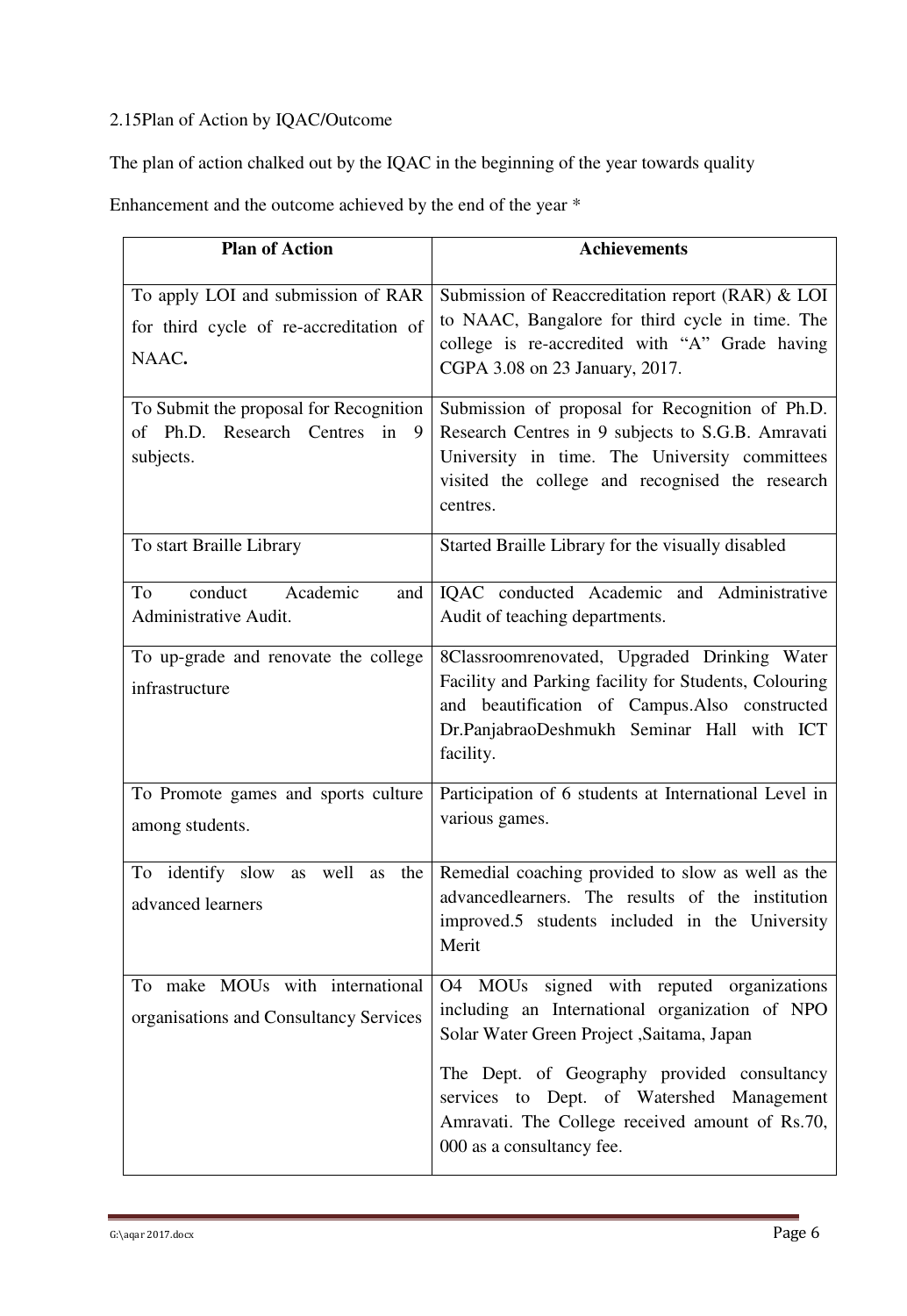|                      | To start a new course- B. Voc. in   B. Voc. in Journalism and Media Management and |  |  |  |
|----------------------|------------------------------------------------------------------------------------|--|--|--|
|                      | Journalism and Media Management   Video Production course started under UGC Skill  |  |  |  |
| and Video Production | Development Programme.                                                             |  |  |  |
|                      |                                                                                    |  |  |  |
|                      | To strengthen the ICT Infrastructure of Installation of 5 LCD Projectors to P.G.   |  |  |  |
| the college          | Departments. LAN and Optical fiber connectivity                                    |  |  |  |
|                      | (OFC) Internet facility with 10 MBPS to each                                       |  |  |  |
|                      | department provided.                                                               |  |  |  |
|                      |                                                                                    |  |  |  |

 *\* Attach the Academic Calendar of the year as Annexure.***(Annexure-4)**

| 2.16Whether the AQAR was placed in statutory body Yes $ v $ No $ v $      |  |
|---------------------------------------------------------------------------|--|
| Management $\sqrt{\sqrt{Syndicate}}$ Any other body                       |  |
| Provide the details of the action taken                                   |  |
| The statutory body i.e. the Local Management Committee approved the AQAR. |  |

 $\overline{G: \langle \text{aqar } 2017.\text{docx}}$  Page 7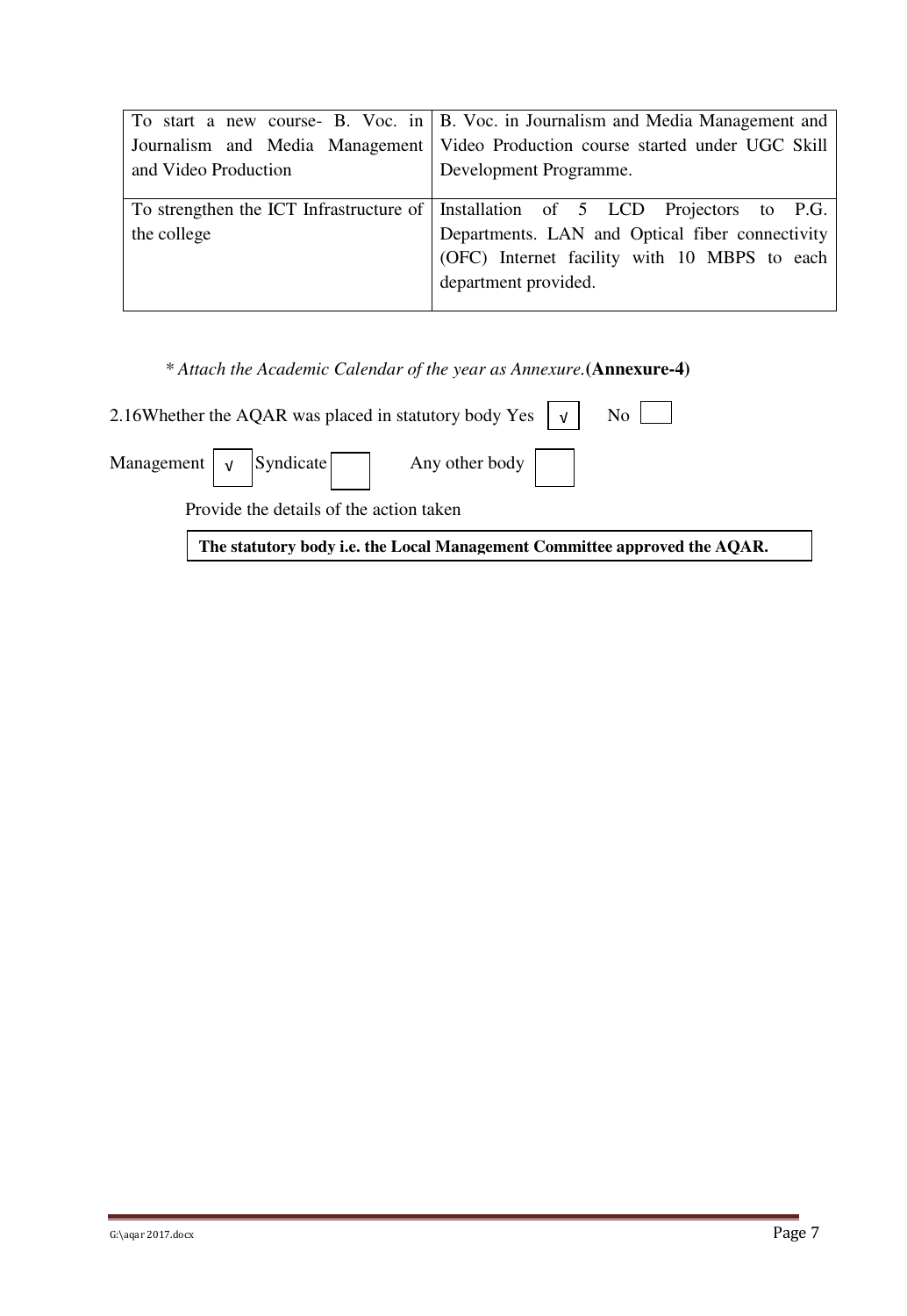## **Part – B Criterion – I**

### **1. Curricular Aspects**

#### 1.1 Details about Academic Programmes

| Level of the<br>Programme | Number of<br>existing<br>Programmes | Number of<br>programmes<br>added during the<br>year | Number of<br>self-financing<br>programmes | Number of value<br>added / Career<br>Oriented<br>programmes |
|---------------------------|-------------------------------------|-----------------------------------------------------|-------------------------------------------|-------------------------------------------------------------|
| PhD                       |                                     |                                                     |                                           |                                                             |
| PG                        | 07                                  |                                                     | 05                                        | 02 B.Voc.                                                   |
| <b>UG</b>                 | 03                                  |                                                     | 01                                        |                                                             |
| PG Diploma                |                                     |                                                     |                                           |                                                             |
| AdvancedDiplom            |                                     |                                                     |                                           |                                                             |
| a                         |                                     |                                                     |                                           |                                                             |
| Diploma                   |                                     |                                                     |                                           |                                                             |
| Certificate               |                                     |                                                     |                                           |                                                             |
| Others                    |                                     |                                                     |                                           |                                                             |
| <b>Total</b>              | 10                                  |                                                     | 06                                        | 02                                                          |

### 1.2 (i) Flexibility of the Curriculum: CBCS/Core/Elective option / **Open options√**

(ii) Pattern of programmes:

|                                                                | Pattern     | Number of programmes                |  |
|----------------------------------------------------------------|-------------|-------------------------------------|--|
|                                                                | Semester    | 02                                  |  |
|                                                                | Trimester   |                                     |  |
|                                                                | Annual      | 08                                  |  |
| 1.3Feedback from stakeholders*Alumni<br>$(On \ all \ aspects)$ | Parents     | Employers<br>Students<br>$\sqrt{ }$ |  |
| Mode of feedback:Online                                        | V<br>Manual | Co-operating schools (for PEI)      |  |

#### *\*Please provide an analysis of the feedback in the Annexure*

1.4 Whether there is any revision/update of regulation or syllabi, if yes, mention their salient aspects.

**Yes Syllabi is revised by University authority as per UGC guidelines.** 

1.5 Any new Department/Centre introduced during the year. If yes, give details.

B. Voc. in Journalism and Mass Media, Video Production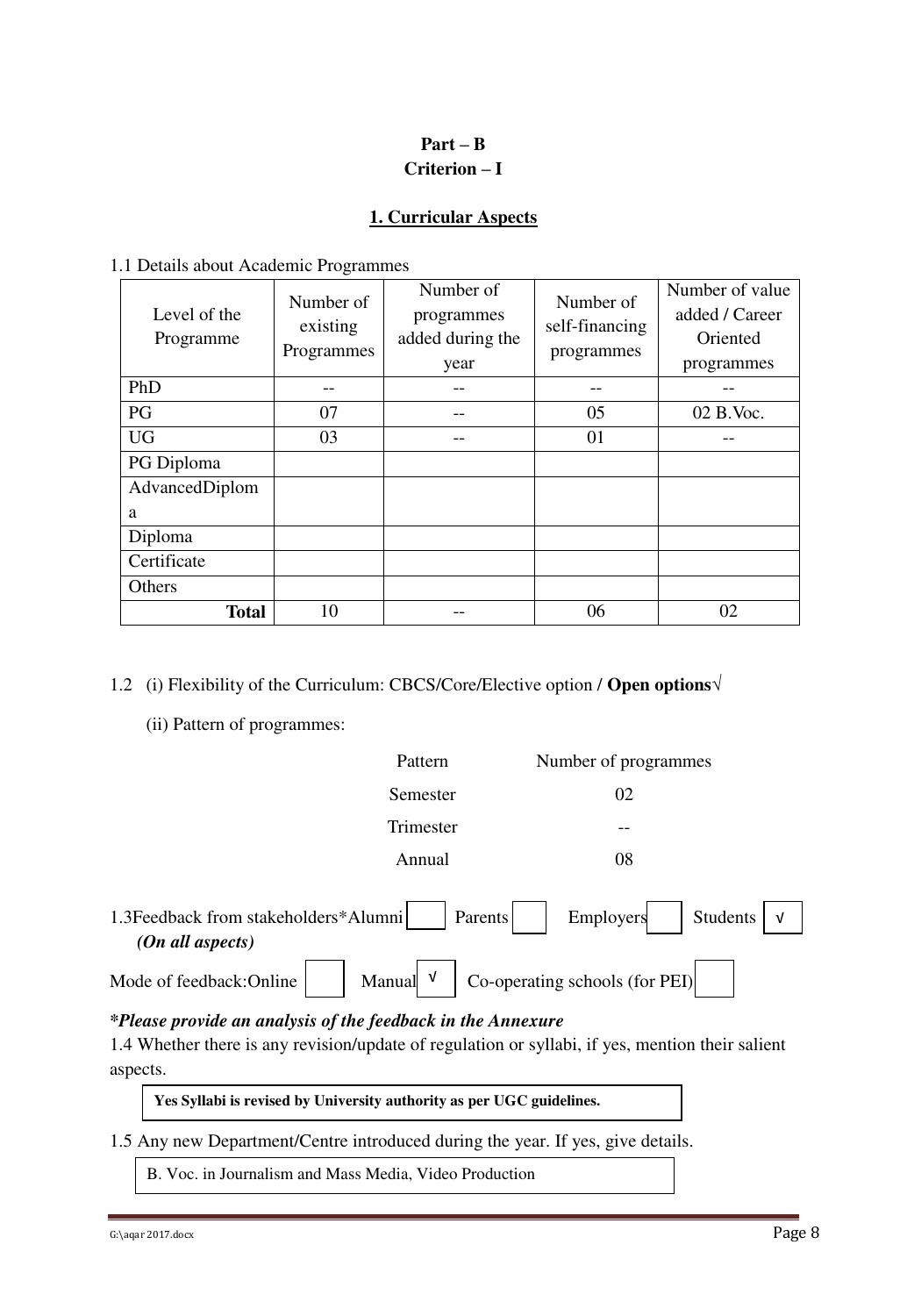## **Criterion – II**

## **2. Teaching, Learning and Evaluation**

2.1 Total No. of permanent faculty

| Total | Asst.      | Associate  | Professors   Others |  |
|-------|------------|------------|---------------------|--|
|       | Professors | Professors |                     |  |
| 30    |            | Ŋg         |                     |  |
|       |            |            |                     |  |

2.2 No. of permanent faculty with Ph.D.

2.3 No. of Faculty Positions Recruited (R) and Vacant(V) during the year

| Asst.      | Associate         | Professors | Others | Total |    |
|------------|-------------------|------------|--------|-------|----|
| Professors | <b>Professors</b> |            |        |       |    |
|            |                   |            |        | R     |    |
|            |                   |            |        |       |    |
| ۱۹         | ΩQ                |            |        | 30    | ∩ว |

04

2.4 No. of Guest and Visiting faculty and Temporary faculty

 $00$  || 50

2.5Faculty participation in conferences and symposia:

| No. of Faculty | International<br>level | National level | State level |
|----------------|------------------------|----------------|-------------|
| Attended       |                        |                | 96          |
| Presented      |                        |                | 16          |
| Resource       |                        | 02             |             |
| Persons        |                        |                |             |

2.6Innovative processes adopted by the institution in Teaching and Learning:

- ICT based Teaching & Learning method is applied by teachers.
- Language Lab is used for improving & developing Listening, Reading, Speaking & writing skill of students.
- E-Resources under N-LIST are accessed by students and teachers for learning and research.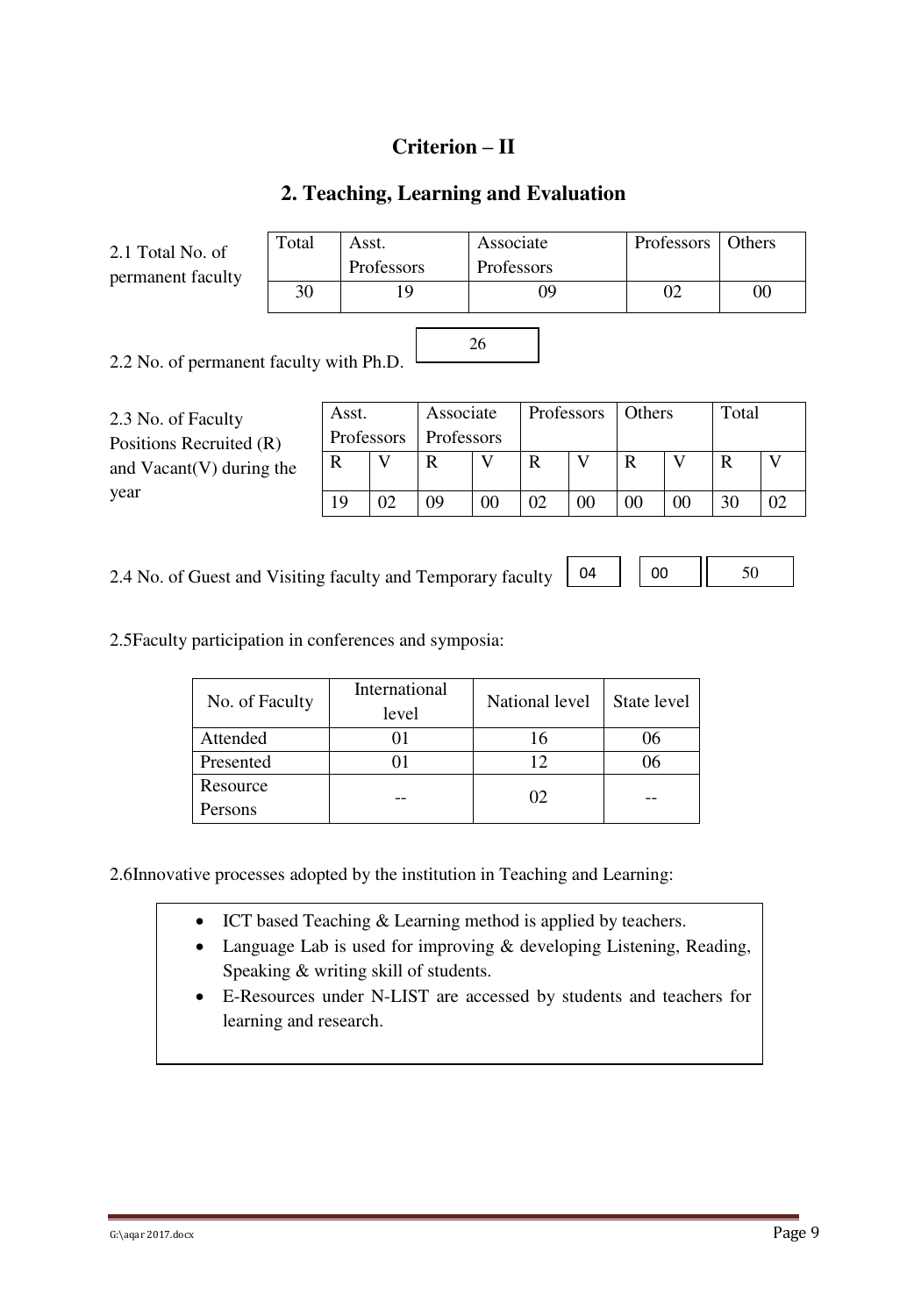2.7Total No. of actual teaching days duringthis academic year

2.8Examination/ Evaluation Reforms initiated by the Institution(for example: Open Book Examination,Bar Coding, Double Valuation, Photocopy, Online MultipleChoice Questions)

2.9No. of faculty members involved in curriculum Restructuring/revision/syllabus development as member of Board of Study/Faculty/Curriculum Development workshop

2.10Average percentage of attendance of students

| Title of the         | Total no. of<br>students | Division    |        |        |         |          |  |
|----------------------|--------------------------|-------------|--------|--------|---------|----------|--|
| Programme            | appeared                 | Distinction | $I\%$  | II $%$ | III $%$ | Pass $%$ |  |
|                      |                          | $\%$        |        |        |         |          |  |
| B.A.                 | 276                      | 00          | 6.51   | 27.17  | 9.07    | 42.75    |  |
| B.Com.               | 208                      | 2.4         | 64.42  | 28.85  | 2.40    | 98.07    |  |
| <b>BJMC</b>          | 15                       | 33.33       | 26.67  | 32.86  | 00      | 92.86    |  |
| <b>MJMC</b>          | 21                       | 00          | 71.42  | 14.28  | 00      | 85.70    |  |
| $M.A.$ (Eng.)        | 19                       | 00          | 00     | 42.10  | 00      | 42.10    |  |
| M.A. (Political Sc.) | 22                       | 00          | $00\,$ | 13.63  | 4.54    | 18.17    |  |
| M.A. (Geography.)    | 20                       | 00          | 80     | 00     | 00      | 80.00    |  |
| M.A.(Eco.)           | 46                       | $00\,$      | 13.42  | 36.58  | 13.04   | 63.04    |  |
| $M.A.(H-Eco.)$       | 08                       | 12.50       | 50     | 37.50  | 00      | 100.00   |  |
| M.Com.               | 91                       | 24.18       | 69.23  | 1.10   | 00      | 94.51    |  |
| M.Phil. (Com.)       | 08                       | 25          | 75     | $00\,$ | 00      | 100.00   |  |
| M.Phil.(Eco.)        | 03                       | 00          | 3      | 00     | 00      | 100.00   |  |

2.11 Course/Programme wisedistribution of pass percentage:

2.12How does IQAC Contribute/Monitor/Evaluate the Teaching & Learning processes:

- 1. IQAC promotes the use of ICT in teaching and learning process by strengthening the ICT infrastructure in the departments.
- 2. IQAC has undertaken Academic and administrative audit of the departments to monitor and evaluation of teaching and learning process.
- 3. College through IQAC followed evaluation mechanism i.e. :
	- a. Two Unit Tests and one term examination were conducted
	- b. Home Assignment books were distributed to students.
	- c. Common Test was conducted one month before the university exams.

180

Photocopy and Double Valuation

| ٦o<br>ັັ |  |
|----------|--|
|          |  |

76.20%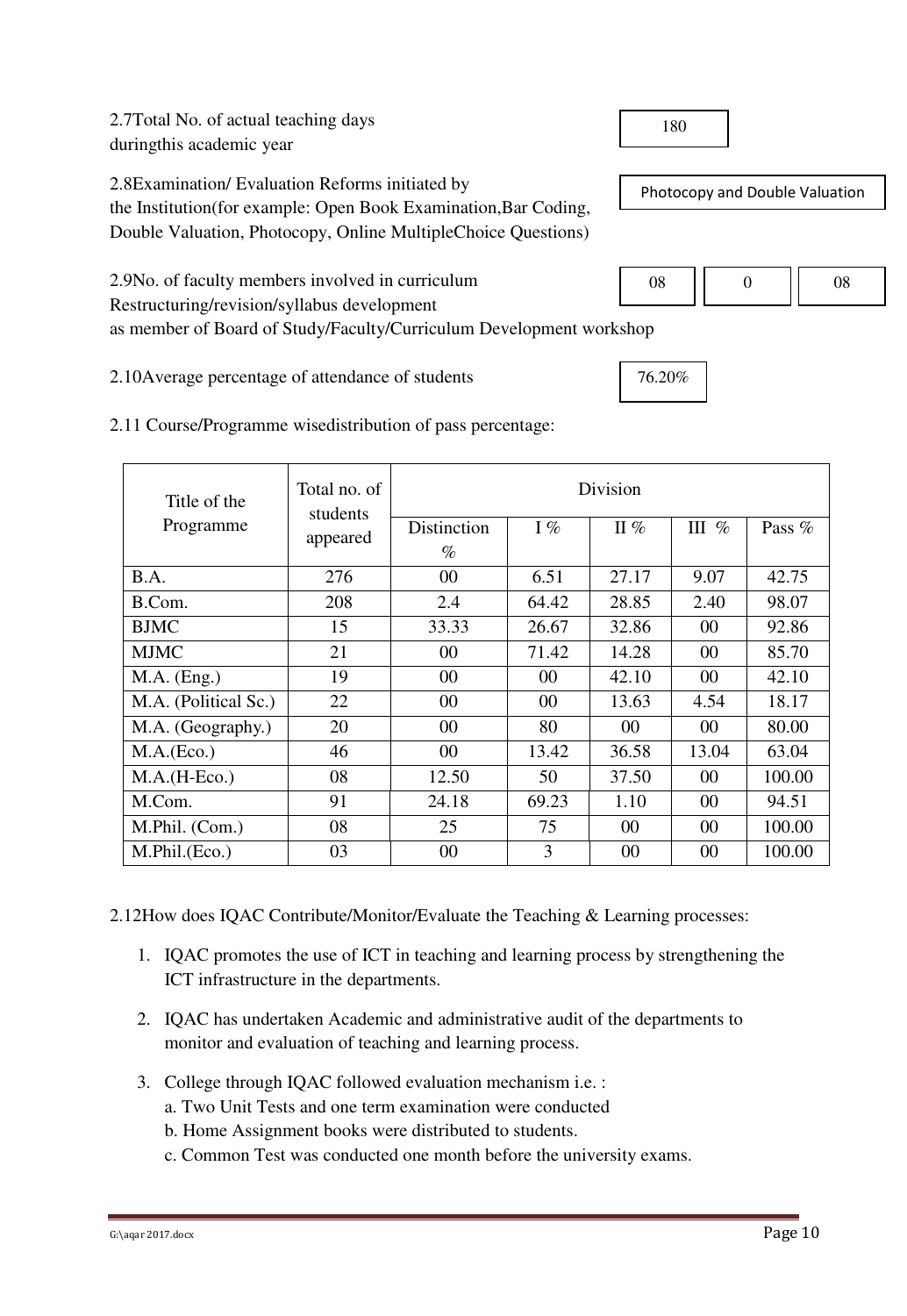- 4. To improve their proficiency in English Language, Students were motivated to use English Language Lab
- 5. 7 PG Department have LCD Projector in class Room
- 6. Group discussion, Seminars was arranged as per University syllabus.
- 7. Promotion of use of E-Resources under N-LIST consortia of INFLIBNET.

| <b>Faculty / Staff Development Programmes</b>  | Number of faculty<br>benefitted |
|------------------------------------------------|---------------------------------|
| Refresher courses                              | 02                              |
| UGC – Faculty Improvement Programme            |                                 |
| <b>HRD</b> Programmes                          |                                 |
| <b>Orientation Programmes</b>                  |                                 |
| <b>Faculty exchange Programme</b>              |                                 |
| Staff training conducted by the university     |                                 |
| Staff training conducted by other institutions | $\Omega$                        |
| Summer / Winter schools, Workshops, etc.       |                                 |
| <b>OthersShort Term Course</b>                 |                                 |

2.13Initiativesundertaken towards faculty development

### 2.14 Details of Administrative and Technical staff

| Category                    | Number of<br>Permanent<br><b>Employees</b> | Number of<br>Vacant<br>Positions | Number of<br>permanent<br>positions filled<br>during the Year | Number of<br>positions filled<br>temporarily |
|-----------------------------|--------------------------------------------|----------------------------------|---------------------------------------------------------------|----------------------------------------------|
| <b>Administrative Staff</b> | 20                                         | $_{01}$                          | Nil                                                           | Nil                                          |
| <b>Technical Staff</b>      | $_{01}$                                    | Nil                              | Nil                                                           | Nil                                          |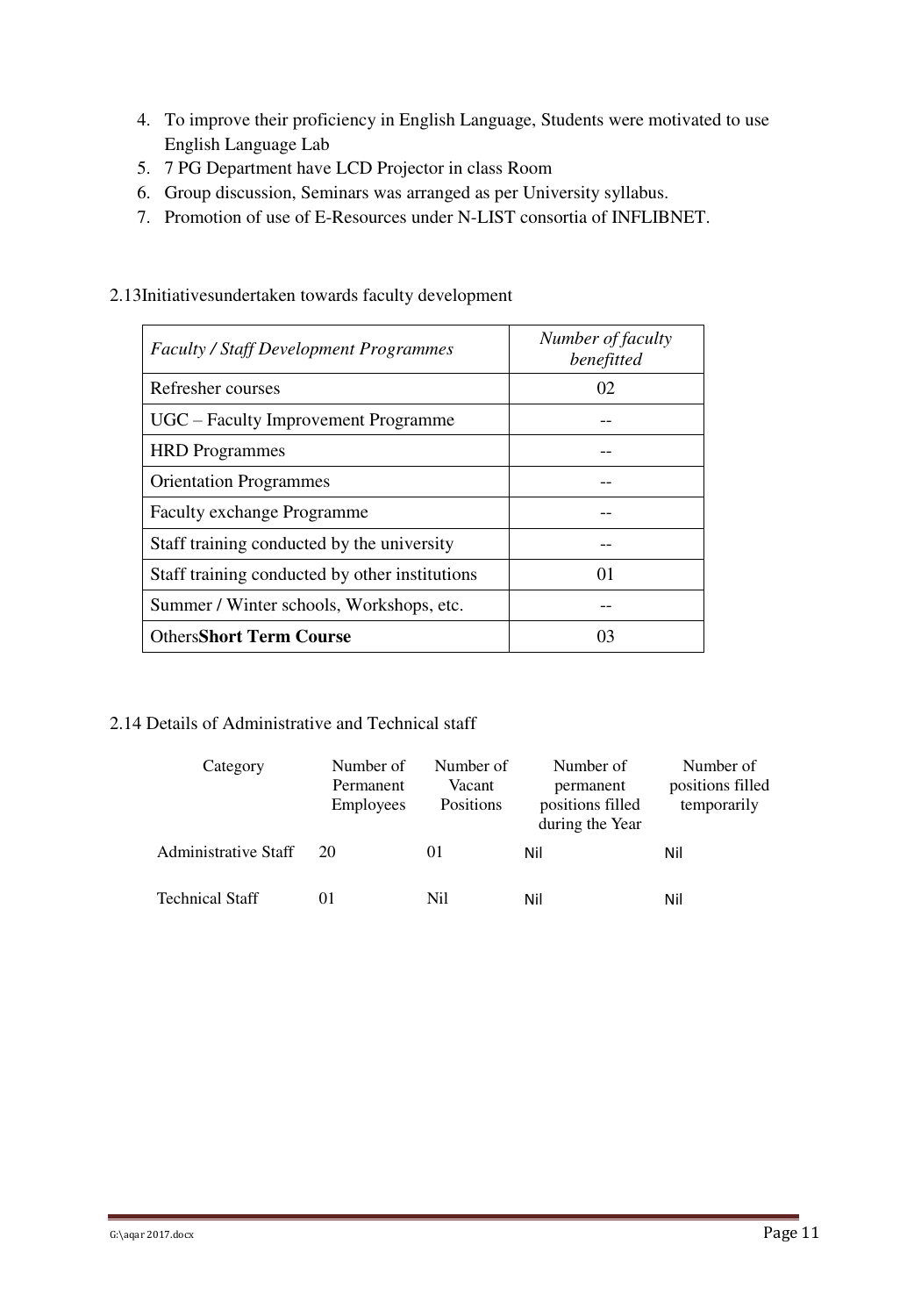## **Criterion – III**

## **3.Research, Consultancy and Extension**

### 3.1 Initiatives of the IQAC in Sensitizing/Promoting Research Climate in the institution

The IQAC promotes research activity through "Research Promotion Cell". The college has applied to University for recognition of "Research Centre for PhD" in 9 Subjects and the committee of the University visited the college. The Department of Commerce organised seven days' workshop on "ICT based Research Methodology". The teachers also applied for Minor/Major research project to ICSSR, New Delhi. The College is also publishing research Journal entitled "Research Awakening".

### 3.2 Details regarding major projects

|                     | Completed | $\Box$ On-going | Sanctioned | Submitted |
|---------------------|-----------|-----------------|------------|-----------|
| Number              |           |                 | $- -$      |           |
| Outlay in Rs. Lakhs | 14.10     |                 | $- -$      | $- -$     |

#### 3.3 Details regarding minor projects

|                            | Completed | $On\text{-going}$ | Sanctioned | Submitted |
|----------------------------|-----------|-------------------|------------|-----------|
| Number                     |           |                   |            |           |
| <b>Outlay in Rs. Lakhs</b> | 6.30      | .80               | 3.50       | $- -$     |

### 3.4 Details on research publications

|                          | International | National | Others |
|--------------------------|---------------|----------|--------|
| Peer Review Journals     |               |          |        |
| Non-Peer Review Journals |               |          |        |
| e-Journals               |               |          |        |
| Conference proceedings   |               |          |        |

### 3.5 Details on Impact factor of publications:

| Kange | Average | h-index | Nos. in SCOPUS |  |
|-------|---------|---------|----------------|--|
|-------|---------|---------|----------------|--|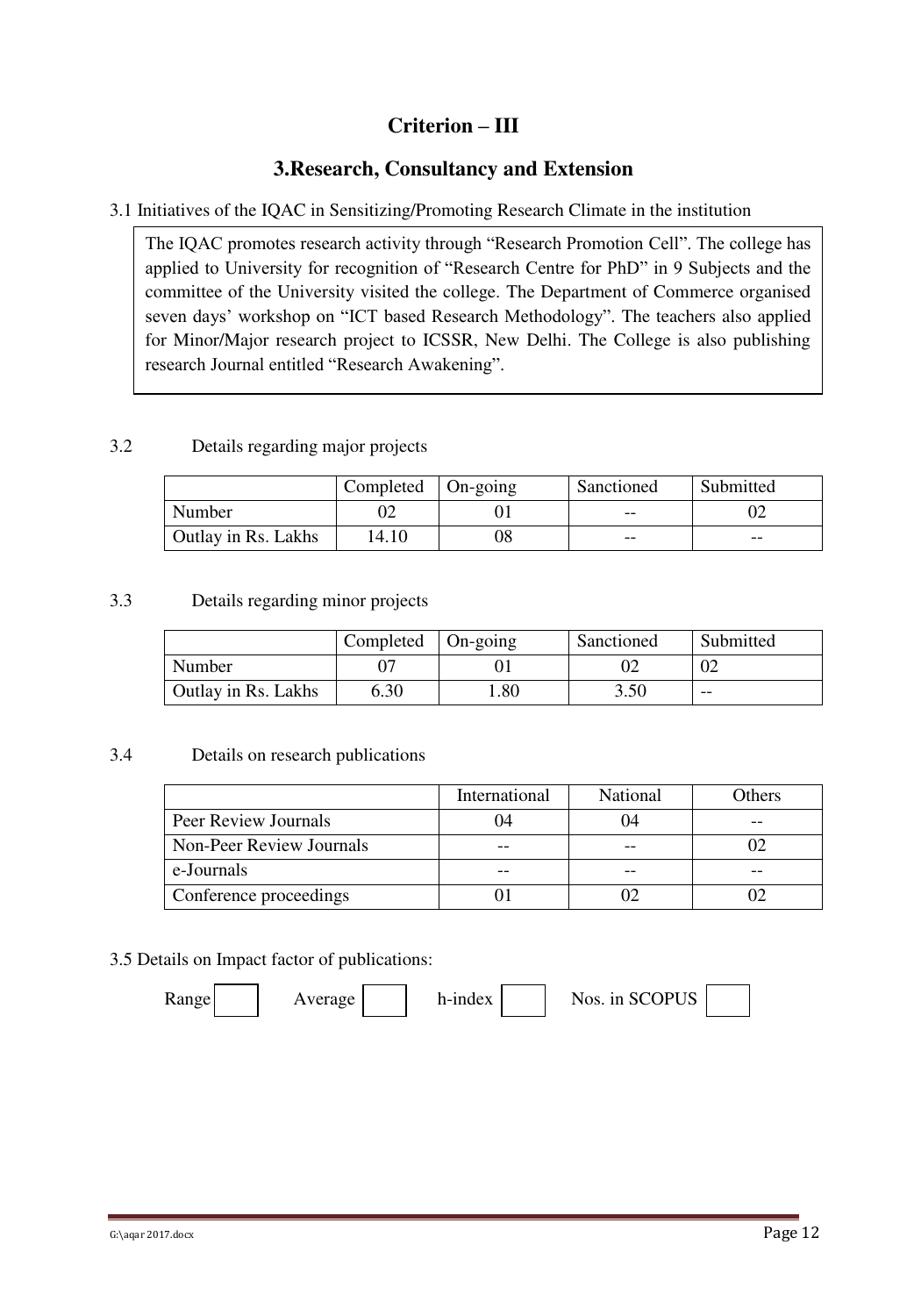3.6 Research funds sanctioned and received from various funding agencies, industry and other organisations

| Nature of the Project             | Duration<br>Year | Name of the<br>funding<br>Agency | Total grant<br>sanctioned | Received |
|-----------------------------------|------------------|----------------------------------|---------------------------|----------|
| Major projects                    | 01               | <b>UGC</b>                       | 8 Lakh                    | 4.32     |
| <b>Minor Projects</b>             | 02               | <b>UGC</b>                       | 1.80                      | 0.90     |
| <b>Interdisciplinary Projects</b> |                  |                                  |                           |          |
| Industry sponsored                |                  |                                  |                           |          |
| Projects sponsored by the         |                  |                                  |                           |          |
| University/College                |                  |                                  |                           |          |
| Students research                 |                  |                                  |                           |          |
| projects                          |                  |                                  |                           |          |
| (other than compulsory            |                  |                                  |                           |          |
| by the University)                |                  |                                  |                           |          |
| Any other (Specify)               |                  |                                  |                           |          |
| Total                             | 02               |                                  | 9.80                      | 5.22     |

3.7 No. of books published i) With ISBN No.  $\begin{bmatrix} 0.2 \end{bmatrix}$ 

Chapters in Edited Books | 00

00

ii) Without ISBN No.

3.8 No. of University Departments receiving funds from

|                                         | UGC-SAP<br>$\mathbf 0$                 | DST-FIST<br>CAS<br>$\overline{\mathbf{0}}$       |          |
|-----------------------------------------|----------------------------------------|--------------------------------------------------|----------|
|                                         | <b>DPE</b><br>0                        | <b>DBT</b> Scheme/funds                          |          |
| 3.9 For colleges<br><b>INSPIRE</b><br>0 | Autonomy<br>0<br><b>CE</b><br>$\Omega$ | <b>CPE</b><br>Star Scheme<br>0<br>Any Other<br>0 | $\Omega$ |

3.10 Revenue generated through consultancy 70,000

| 3.11No. of conferences | Level      | International   National   State   University   College |       |      |      |       |
|------------------------|------------|---------------------------------------------------------|-------|------|------|-------|
|                        | Number     | $- -$                                                   | $- -$ |      |      | $- -$ |
| Organized by the       | Sponsoring | $- -$                                                   | $- -$ | Self | Self | $- -$ |
| Institution            | agencies   |                                                         |       |      |      |       |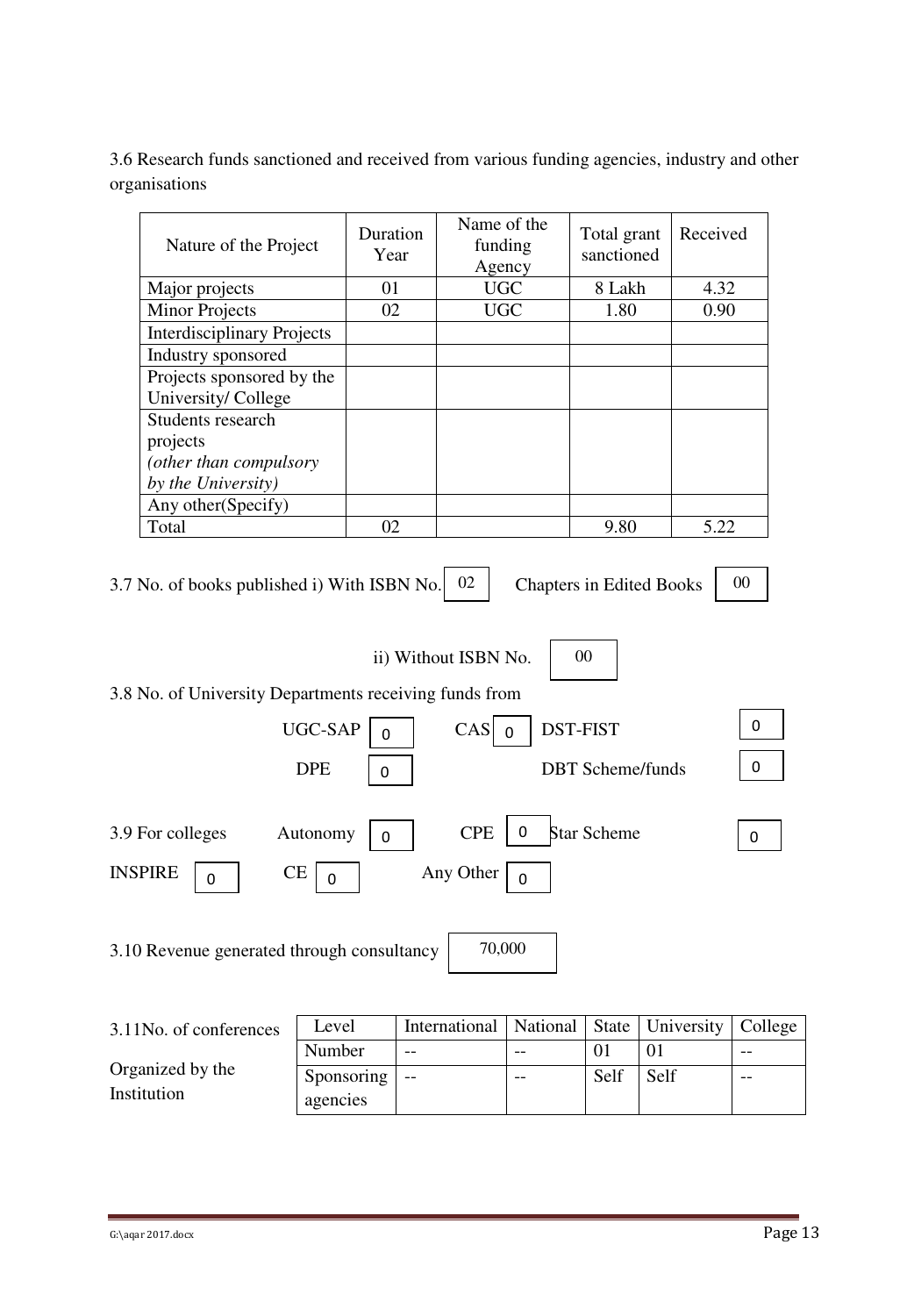| 3.12No. of faculty served as experts, chairpersons or resource persons | 05                 |          |           |    |
|------------------------------------------------------------------------|--------------------|----------|-----------|----|
| 3.13No. of collaborations                                              | International<br>1 | National | Any other | 03 |
| 3.14 No. of linkages created during this year                          | 0                  |          |           |    |
| 3.15 Total budget for research for current year in lakhs:              |                    |          |           |    |
| From funding agency From Management of University/College              |                    |          | 96,000    |    |
| Total<br>96,000                                                        |                    |          |           |    |
|                                                                        |                    |          |           |    |

|          | 3.16No. of patents received |
|----------|-----------------------------|
| thisyear |                             |

| Type of Patent  |         | Number  |
|-----------------|---------|---------|
| <b>National</b> | Applied | Nil     |
|                 | Granted | Nil     |
| International   | Applied | Ni1     |
|                 | Granted | Ni1     |
|                 | Applied | Nil     |
| Commercialised  | Granted | $N_{1}$ |

National level International level

3.17No. of research awards/ recognitions received by faculty and research fellows Of the institute in the year

|     | Total   International   National   State   University   Dist.   College |    |    |                 |    |     |
|-----|-------------------------------------------------------------------------|----|----|-----------------|----|-----|
| -00 | $\mid 00$                                                               | 00 | 00 | 00 <sup>°</sup> | 00 | -00 |

| 3.18 No. of faculty from the Institution<br>13<br>who are Ph.D. Guides<br>and students registered under them<br>53 |    |
|--------------------------------------------------------------------------------------------------------------------|----|
| 3.19 No. of Ph.D. awarded by faculty from the Institution<br>11                                                    |    |
| 3.20No. of Research scholars receiving the Fellowships (Newly enrolled + existing ones)                            |    |
| 02<br><b>JRF</b><br><b>SRF</b><br>Project Fellows<br>Any other                                                     |    |
| 3.21 No. of students Participated in NSS events:                                                                   |    |
| University level<br>50<br>level                                                                                    | 02 |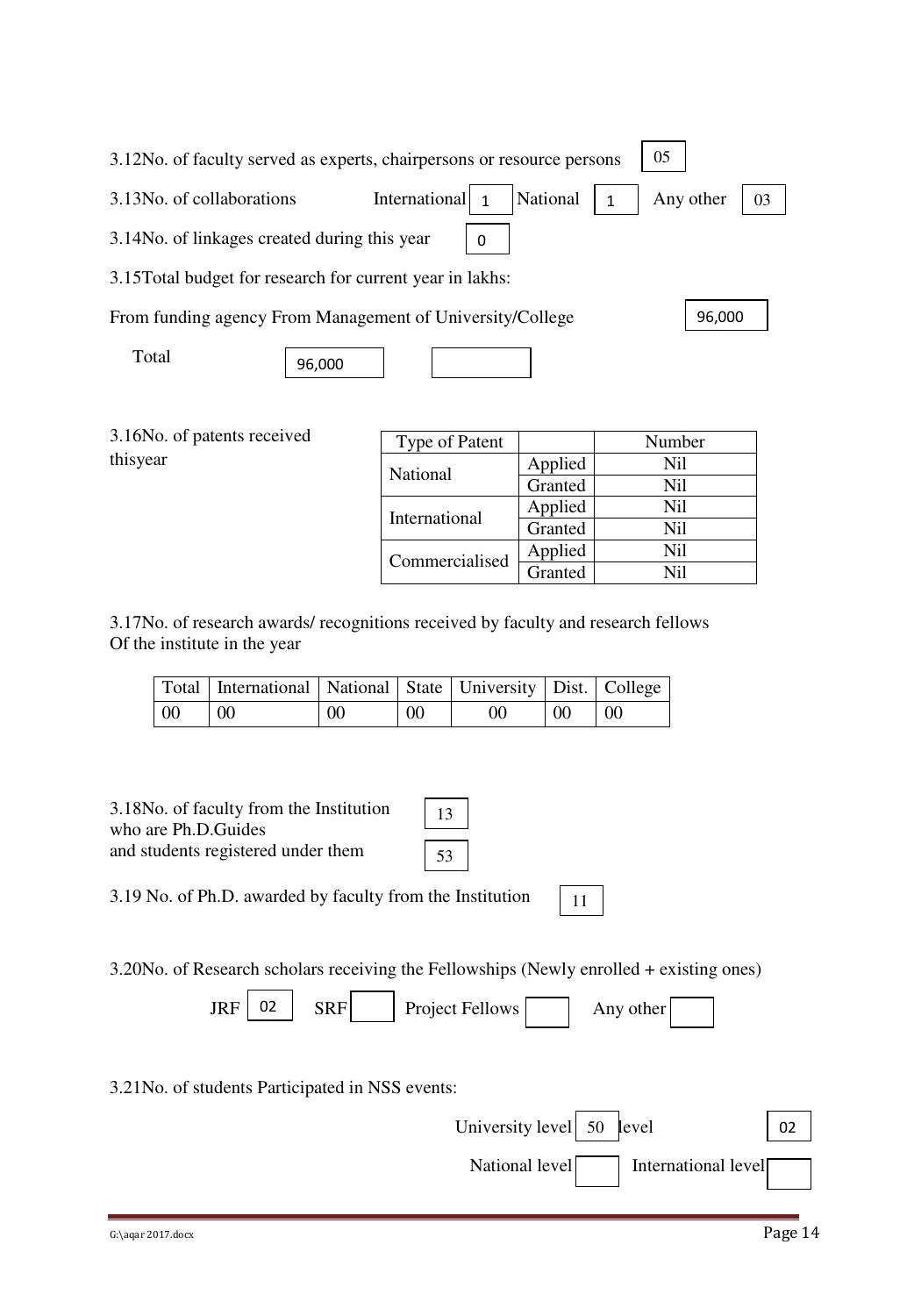|  |  |  | 3.22No.of students participated in NCC events: |  |  |  |
|--|--|--|------------------------------------------------|--|--|--|
|--|--|--|------------------------------------------------|--|--|--|

|                                            |    | University level | 02                     | State level         | 02 |
|--------------------------------------------|----|------------------|------------------------|---------------------|----|
| National level                             |    | 02               | International level    |                     | 00 |
| 3.23 No.of Awards won in NSS:              |    |                  |                        |                     |    |
|                                            |    |                  | University level       | State level<br>00   | 00 |
| National level                             |    | 00               |                        | International level | 00 |
| 3.24 No.of Awards won in NCC:              |    |                  |                        |                     |    |
|                                            |    |                  | University level<br>01 | State level         | 00 |
| National level                             |    | 00               | International level    |                     | 00 |
| 3.25 No. of Extension activities organized |    |                  |                        |                     |    |
| University forum                           | 02 | College forum    | 10                     |                     |    |
| <b>NCC</b>                                 | 02 | <b>NSS</b>       | 08                     | Any other           | 04 |

3.26Major Activities during the year in the sphere of extension activities and Institutional Social Responsibility

- 1. HAM Radio training for general and restricted Licensing
- 2. Disaster Management and First aid Workshop on at in association with Government of Maharashtra
- 3. Village Development program through tourism at Sisoda ,Dharkora Tq:Paratwada
- 4. Training & Promotion of Yoga on "International Yoga Day" 21 June 2016
- 5. Promotion of Handmade Solar Panel Manufacturing & Installation with support of NPO Solar water green Project, Japan and SGB Amravati University
- 6. Workshop on "Right to Information" for teachers & Principals on 30/11/2016
- 7. Celebration of Savidhan Day on 26 Nov.2016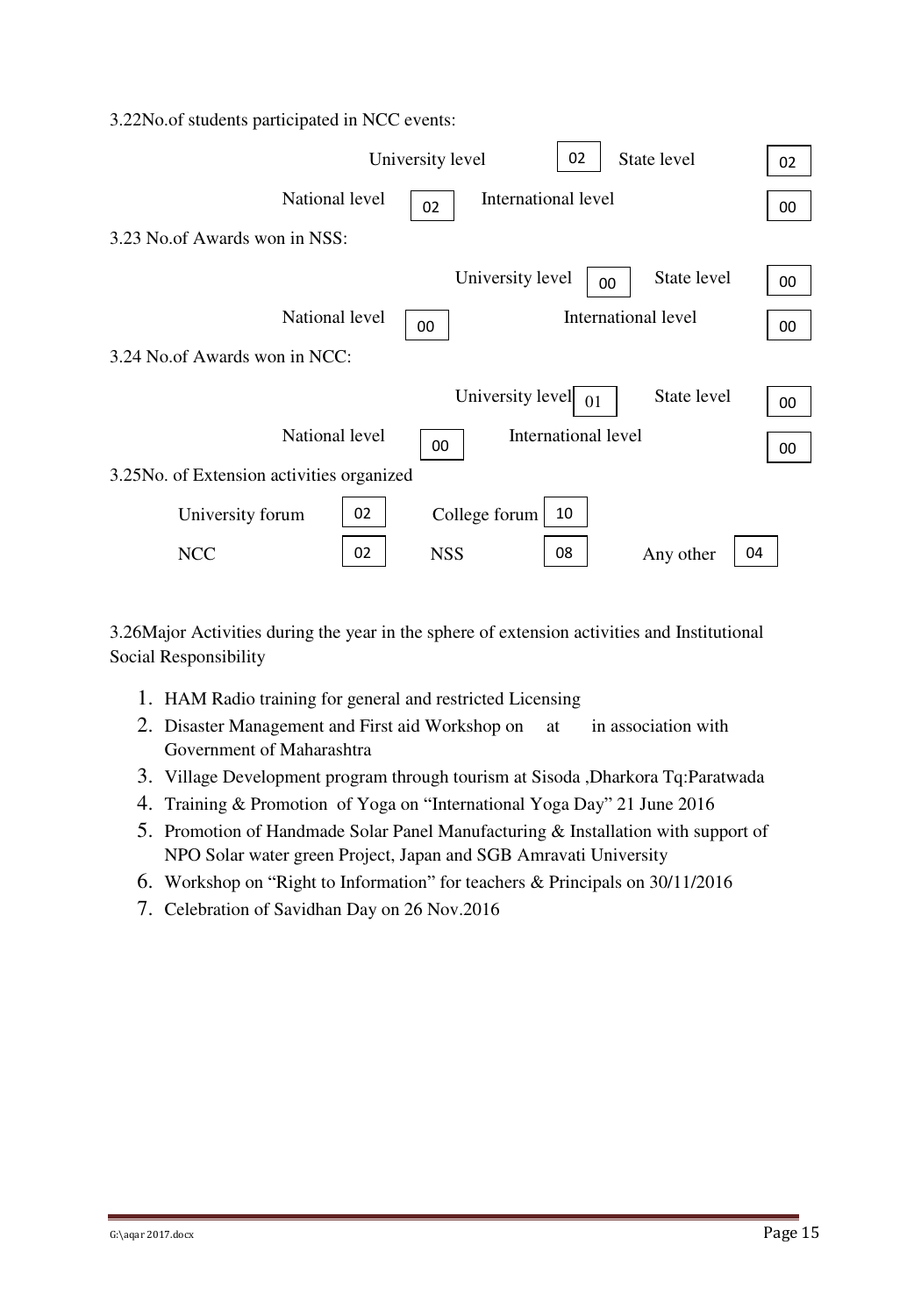## **8. Criterion – IV 4.Infrastructure and Learning Resources**

4.1 Details of increase in infrastructure facilities:

| Facilities                                    | Existing  | Newly   | Source of  | Total     |
|-----------------------------------------------|-----------|---------|------------|-----------|
|                                               |           | created | Fund       |           |
| Campus area                                   | 6.2 acres |         |            | 6.2 acres |
| Class rooms                                   | 30        |         |            | 30        |
| Laboratories                                  | 02        |         |            | 02        |
| <b>Seminar Halls</b>                          | $\Omega$  | 01      | <b>UGC</b> | 02        |
| No. of important equipment purchased ( $\geq$ |           |         |            |           |
| 1-0 lakh) during the current year.            |           |         |            |           |
| Value of the equipment purchased during       |           |         |            |           |
| the year (Rs. in Lakhs)                       |           |         |            |           |
| Others                                        |           |         |            |           |
|                                               |           |         |            |           |

### 4.2 Computerization of administration and library

1. College office is automated and provides all necessary facilities through various module of software.

2. Library is completely computerized with the use of SOUL 2.0.12 software developed by INFLIBNET.

3. Developed 'Library Website' <https://sites.google.com/site/sscaclib/>

### 4. Developed **Mobile Library WEBOPAC**

#### 4.3 Library services:

|                   | Existing |          |              | Newly added | Total |          |
|-------------------|----------|----------|--------------|-------------|-------|----------|
|                   | No.      | Value    | Value<br>No. |             | No.   | Value    |
| <b>Text Books</b> | 13480    | 3439811  | 191          | 62639       | 13671 | 3502450  |
| Reference Books   | 33974    | 10471616 | 402          | 119557      | 34376 | 10591173 |
| e-Books           | N-LIST   | 5000     | N-LIST       | 5000        |       |          |
| Journals          | 35       | 12500    | 45           | 36945       | 45    | 36945    |
| e-Journals        | N-LIST   | 5000     | N-LIST       | 5000        |       |          |
| Digital Database  |          | --       |              |             |       |          |
| CD & Video        | 30       | 2200     | 500          | Donation    | 530   | 2200     |
| Others (specify)  |          |          |              |             |       |          |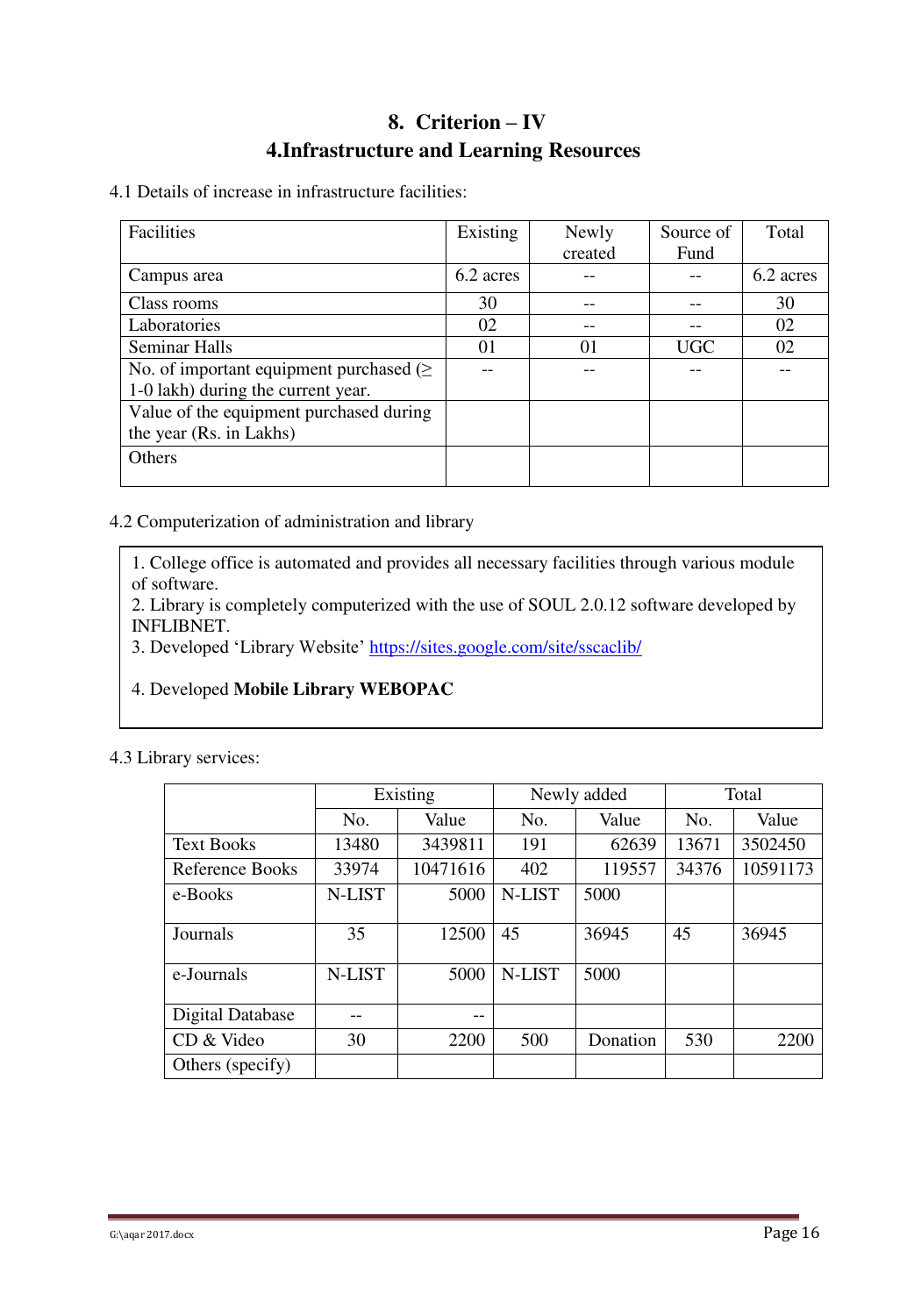|          | Total<br>Computers | Computer<br>Labs | Internet | <b>Browsing</b><br>Centres            | Computer<br>Centres | Office | Depart-<br>ments | Others<br>Library |
|----------|--------------------|------------------|----------|---------------------------------------|---------------------|--------|------------------|-------------------|
| Existing | 102                | 60               | 10       | $\hspace{0.05cm}$ – $\hspace{0.05cm}$ | $- -$               | 08     | 16               | 08                |
| Added    | --                 |                  |          | --                                    | $- -$               | --     |                  |                   |
| Total    | 102                | 60               | 10       | $- -$                                 | $- -$               | 08     | 16               | 08                |

4.4Technology up gradation (overall)

4.5Computer, Internet access, training to teachers andstudents and any other programme for technology up-gradation (Networking, e-Governance etc.)

N-LIST Orientation program for Teachers and students.

Wi-Fi facility, Optical Fibre connectivity (OFC) under NME – ICT program, Language Lab with advanced software for developing communication skills. Office Automation.

#### 4.6 Amount spent on maintenancein lakhs:

i) ICT

- ii) CampusInfrastructure and facilities
- iii) Equipment

iv) Others

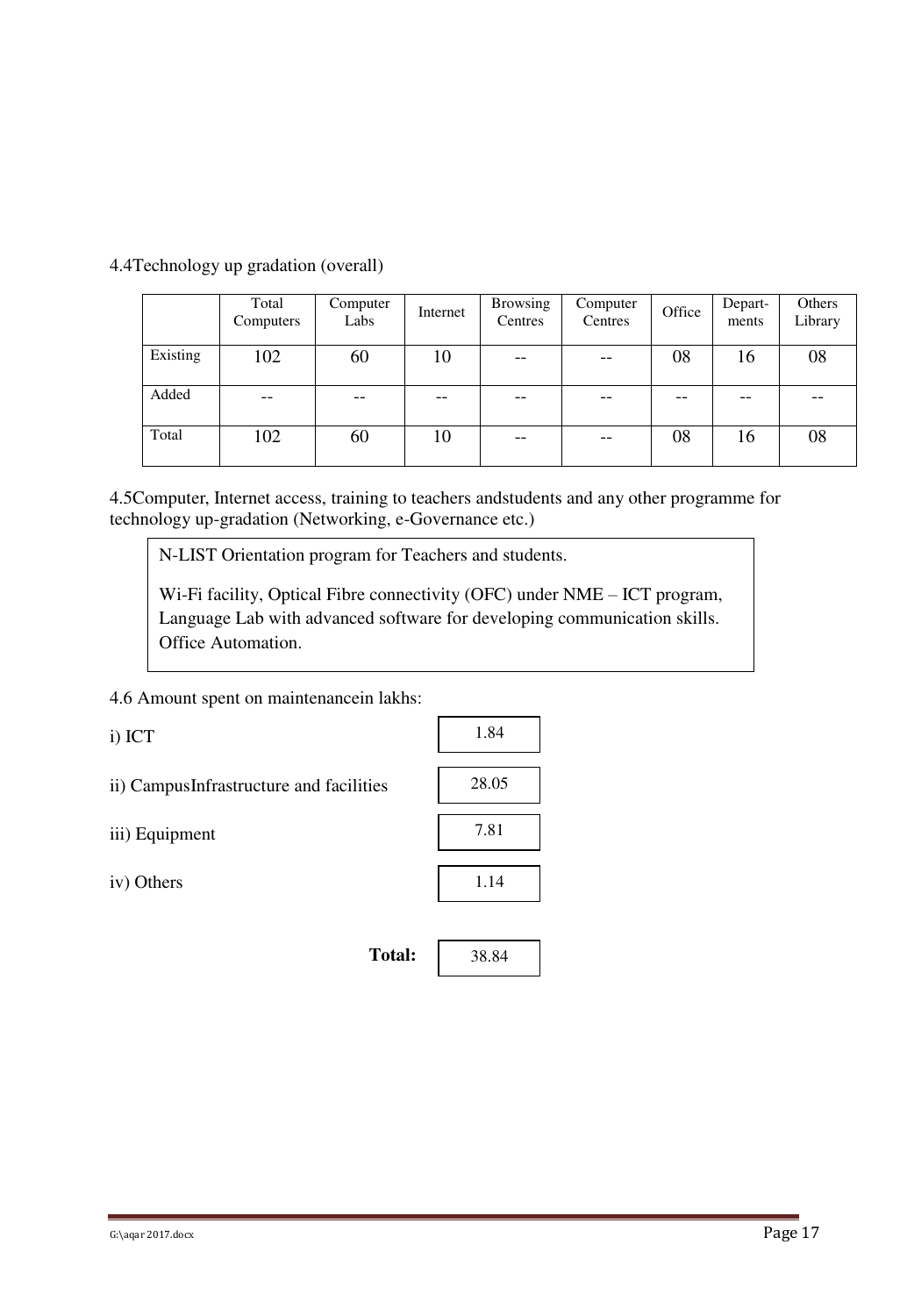## **Criterion – V 5. Student Support and Progression**

- 5.1 Contribution of IQAC in enhancing awareness about Student Support Services
	- 1. Classes for competitive examinations started.
	- 2. Classes for NET / SET exams organised
	- 3. Remedial Coaching Classes are being engaged.
	- 4. Group discussions, quiz, extension lectures, seminar on workshops organised from time to time on societal issues and academic topics.
	- 5. Parent / guardian teacher scheme implemented to monitor the progress of the students.
	- 6. Promoted games and sports activities so that number of our students not only participated at state and national levels but also brought laurels to the College.
	- 7. Campus placement organized.
	- 8. Gender sensitization programmes organised.
	- 9. Anti-ragging Committee formed.
	- 10. Established Cell against sexual harassment of employees and girls both
	- 11. Regular disbursals of government free-ships and scholarships.

### 5.2 Efforts made by the institution for tracking the progression

Extension activities,Group discussions, Seminars.

5.3 (a) Total Number of students

|  | 'n. D. | <i>rhers</i> |
|--|--------|--------------|
|  |        |              |

- (b) No. of students outside the state
- (c) No. of international students

| Ω             |       |
|---------------|-------|
| $\rightarrow$ | 47.71 |

| 01   |       |
|------|-------|
| Nil  |       |
| No   | %     |
| 1406 | 52.29 |

### MenWomen

| Last Year $(2015-16)$ |  |  |              | This Year (2016-17)                                                           |      |                  |  |  |  |            |       |
|-----------------------|--|--|--------------|-------------------------------------------------------------------------------|------|------------------|--|--|--|------------|-------|
|                       |  |  |              | General SC ST OBC Physically Total General SC ST OBC Physically<br>Challenged |      |                  |  |  |  | Challenged | Total |
|                       |  |  | 516 224 1180 | -08                                                                           | 2639 | 1006 597 274 804 |  |  |  | 08         | 2689  |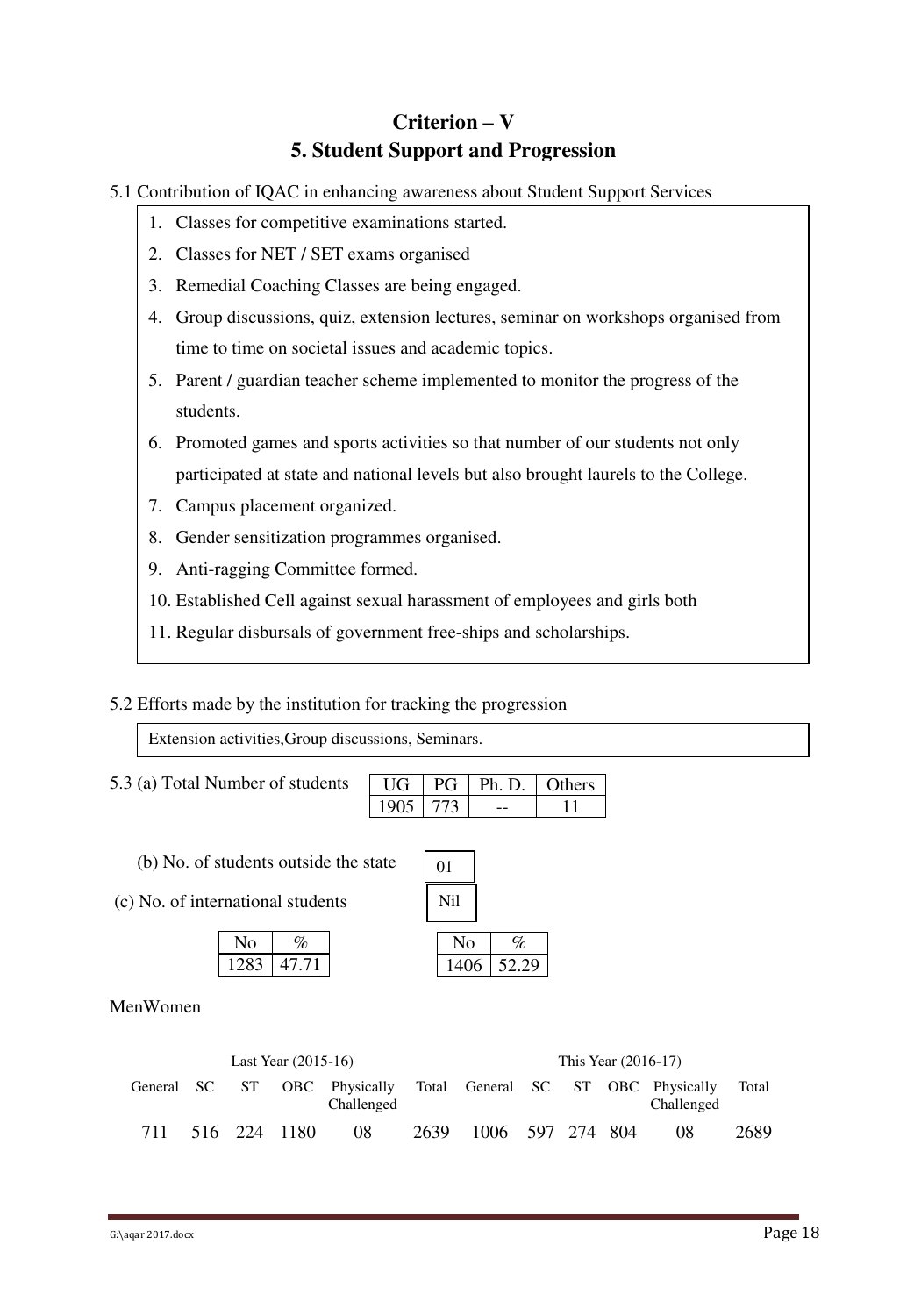#### Demand ratio 1:5 Dropout %

| Sr.No.         | Program             | Dropout |
|----------------|---------------------|---------|
| 1              | B.A.                | 37.58   |
| $\overline{2}$ | B. Com              | 10.57   |
| 3              | <b>BJMC</b>         | 40      |
| $\overline{4}$ | <b>MJMC</b>         | 18.18   |
| 5              | M.Com.              | 27.84   |
| 6              | $M.A.$ (Eng.)       | 72.73   |
| 7              | M.A. (Pol. Sci.)    | 71.95   |
| 8              | $M.A.$ (Eco.)       | 41.38   |
| 9              | $M.A.$ (Geo.)       | 16.67   |
| 10             | M.A. (H-Eco.)       | 38.89   |
| 11             | M. Phil (Economics) | 00      |
| 12             | M. Phil (Commerce)  | $00\,$  |

5.4Details of student support mechanism for coaching for competitive examinations (If any)

Remedial Coaching for Entry in Services (OBC, SC, ST) Remedial Coaching for Entry in Services (OBC, SC, ST)

No. of students beneficiaries



5.6 Details of student counselling and career guidance

Centre of Student counselling& Career guidance established and runs various activities for

No. of students benefitted

100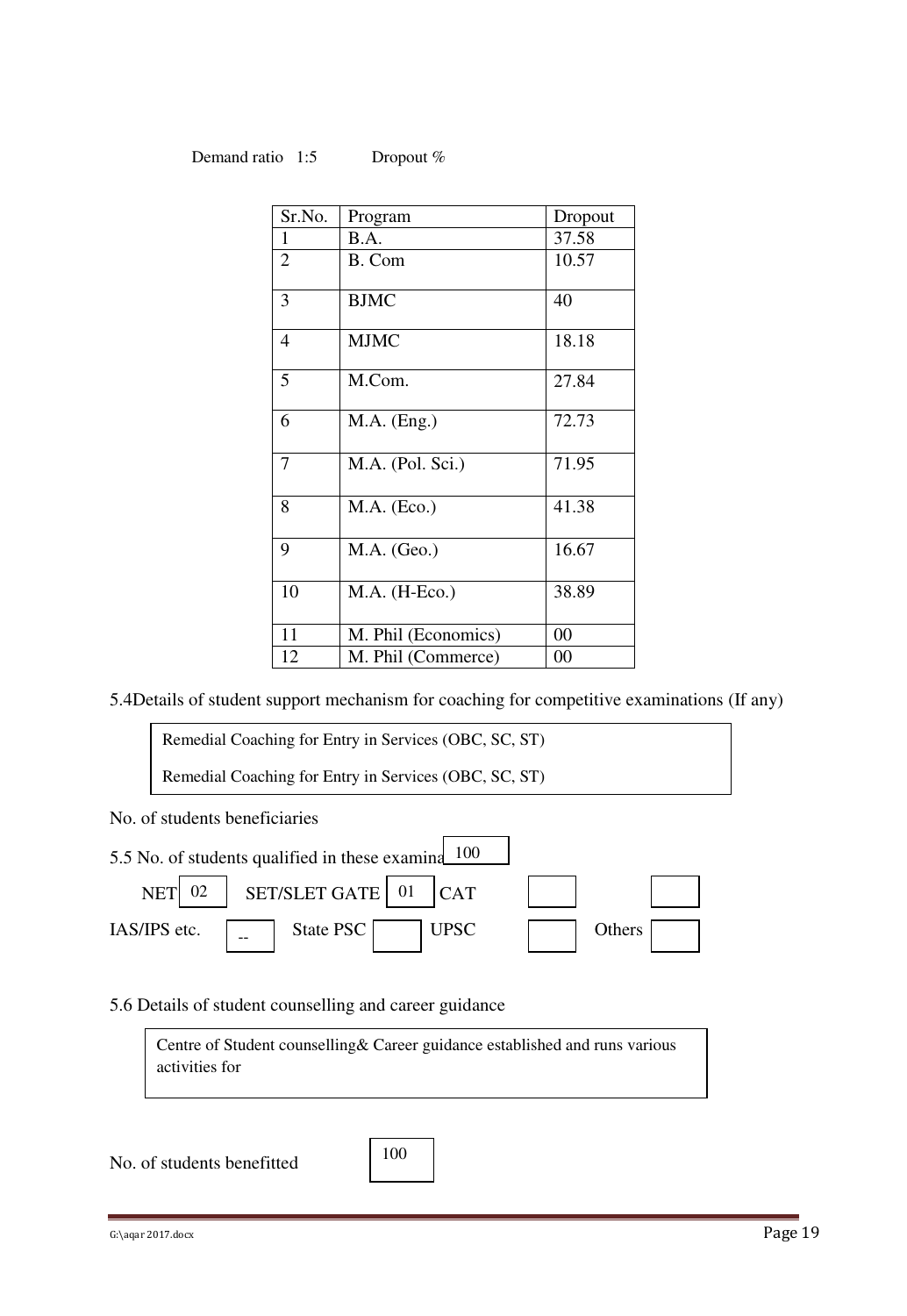## 5.7Details of campus placement

|                                       | On campus                          | <b>Off Campus</b>                   |                           |
|---------------------------------------|------------------------------------|-------------------------------------|---------------------------|
| Number of<br>Organizations<br>Visited | Number of Students<br>Participated | Number of<br><b>Students Placed</b> | Number of Students Placed |
| $^{01}$                               | 76                                 | 15                                  | 04                        |

## 5.8Details of gender sensitization programmes

Program organised to create awareness regarding female foeticide.

### 5.9Students Activities

### 5.9.1 No. of students participated in Sports, Games and other events

| University level                                                              | 24                   | National level<br>20     | International level | 06                  | State level         | 53 |  |
|-------------------------------------------------------------------------------|----------------------|--------------------------|---------------------|---------------------|---------------------|----|--|
|                                                                               |                      |                          |                     |                     |                     |    |  |
| No. of students participated in cultural events                               |                      |                          |                     |                     |                     |    |  |
| University level                                                              | National level<br>59 | 04                       | International level |                     | State level         | 06 |  |
| <b>Seminar:</b>                                                               |                      |                          |                     |                     |                     |    |  |
| University level                                                              | State level<br>04    | 02                       |                     | International level |                     | 02 |  |
| 5.9.2 No. of medals /awards won by students in Sports, Games and other events |                      |                          |                     |                     |                     |    |  |
| Sports: State/ University level 07                                            |                      | National level           | 07                  | International level |                     | 01 |  |
| N.C.C. : State/ University level                                              |                      | National level<br>$00\,$ | 00                  | International level |                     |    |  |
| Cultural: University level                                                    |                      | 16<br>National level     |                     | 01                  | International level |    |  |
|                                                                               | State level          | 03                       |                     |                     |                     |    |  |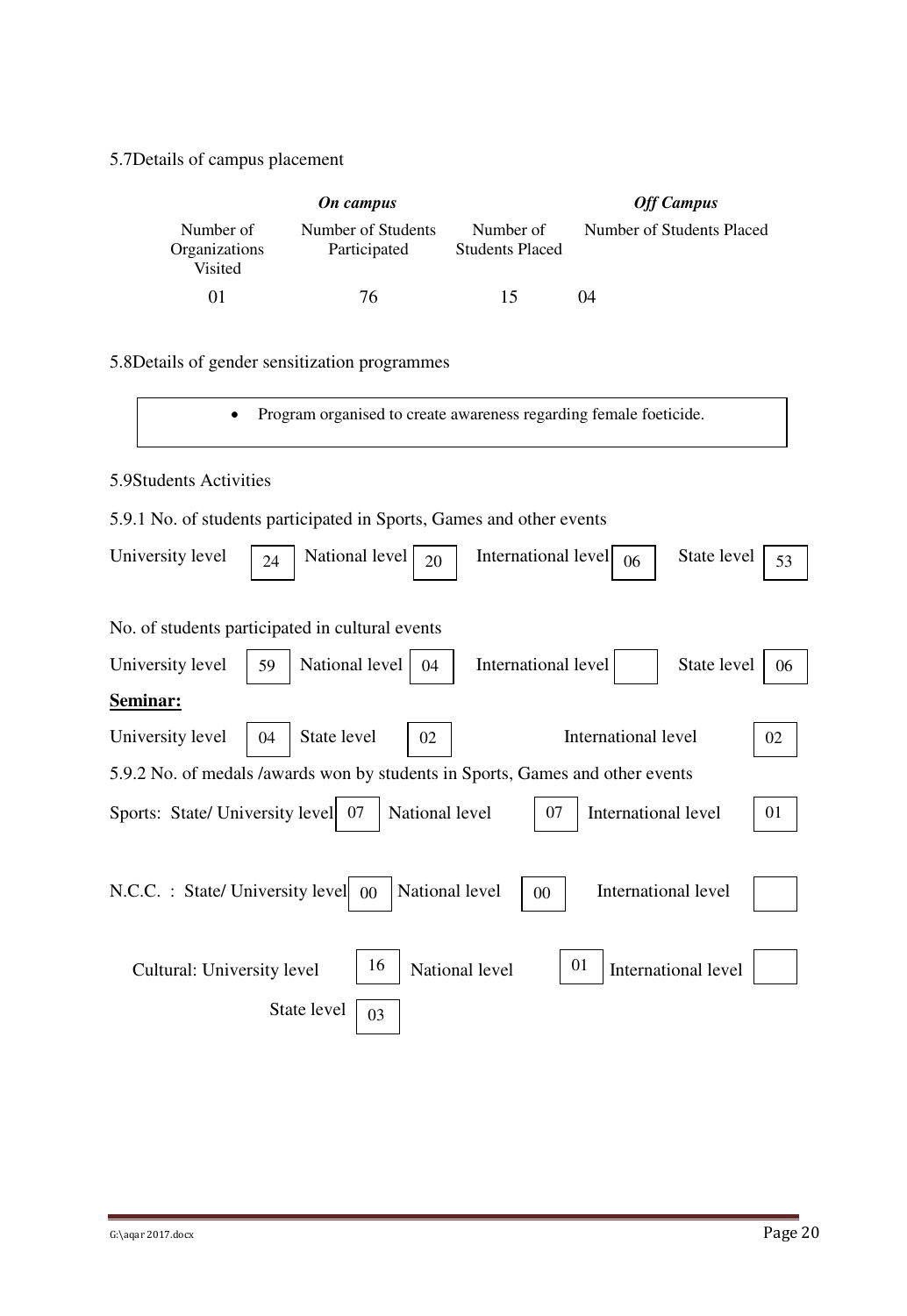## 5.10Scholarships and Financial Support

|                                                                                           | Number of<br>students | Amount              |
|-------------------------------------------------------------------------------------------|-----------------------|---------------------|
| Financial support from institution                                                        |                       |                     |
| Financial support from government                                                         | 1626                  | 4360285             |
| Financial support from other sources                                                      |                       |                     |
| <b>Number</b><br>students<br>received<br>of<br>who<br>International/National recognitions |                       |                     |
| 5.11Student organised / initiatives                                                       |                       |                     |
| 03<br>Fairs<br>: State/ University level                                                  | National level        | International level |
| <b>Exhibition: State/ University level</b>                                                | National level        | International level |
| 5.12No. of social initiatives undertaken by the students                                  |                       |                     |
| 5.13 Major grievances of students (if any) redressed: NIL                                 |                       |                     |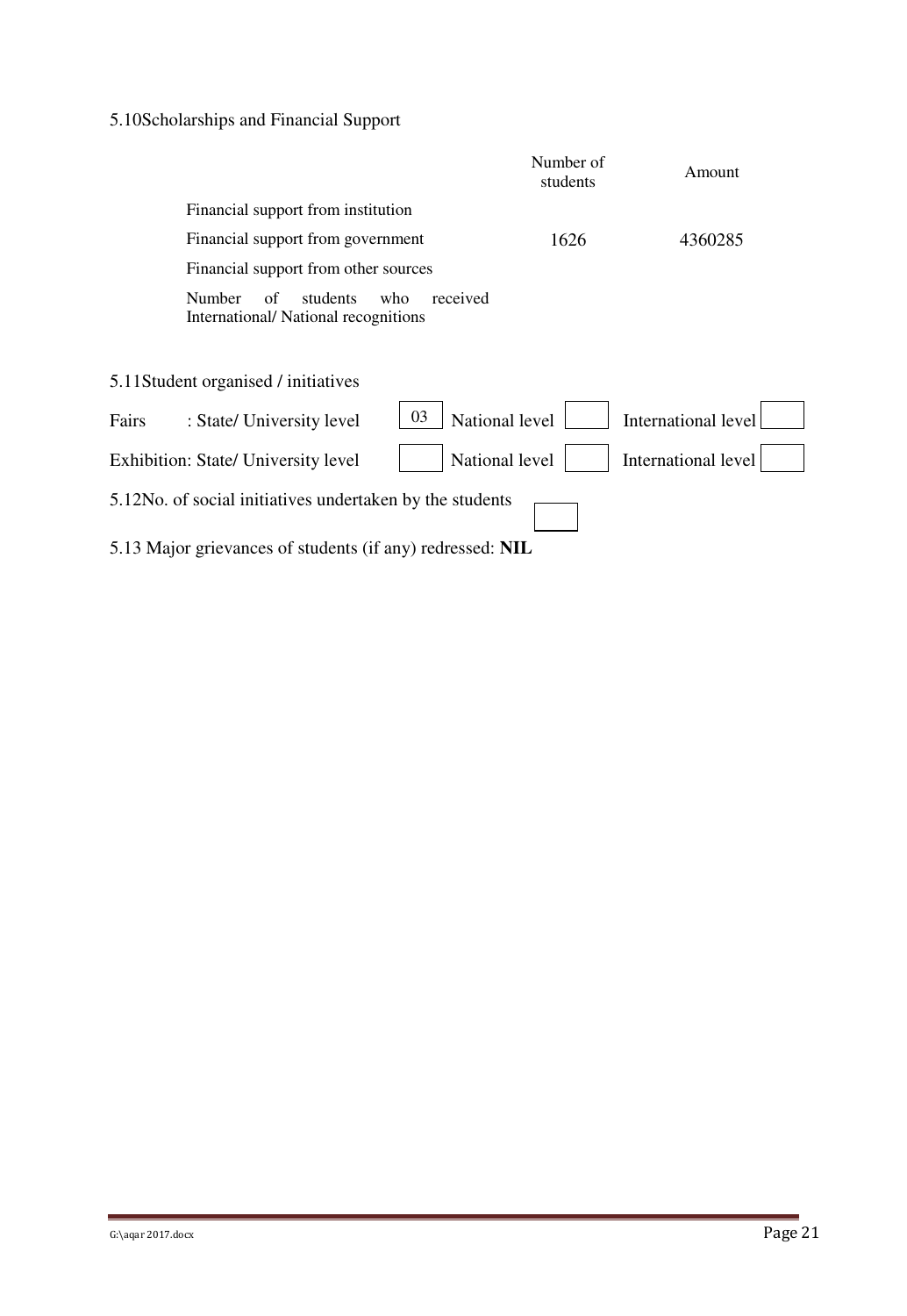#### **Criterion – VI**

#### **6. Governance, Leadership and Management**

#### 6.1 State the Vision and Mission of the institution

#### **Mission:**

To ensure the quality and excellence in education to fulfil the legitimate aspirations of our students to reach the zenith of achievement. **Vision:**

- 1. To impart the quality, value and skill based education to all stakeholders
- 2. To bridge the digital divide by strengthening the ICT infrastructure and services to the students, faculty and researchers.
- 3. To provide all facilities for research and development activities
- 4. To support students through Placement cell, Career & Counselling and Remedial Coaching to shape their careers.
- 5. To promote participation of students in Games & Sports, Cultural activities at national and International Level.

#### 6.2Does the Institution has a management Information System

Yes, the college has computerized it's all administrative and academic work. The Management Information System portal is activated.

6.3Quality improvement strategies adopted by the institution for each of the following:

#### 6.3.1 Curriculum Development

- 1. As members of Board of Studies 8 teachers involved in Syllabus making,2 members working as Faculty Members, 1 Academic Council member and 1 member of Adhoc Committee.
- 2. Feedback obtained from the students about curriculum.
- 3. Prepared the curriculum of B. Voc. in Journalism & Media Management and Video Production Sanctioned by UGC to the College

#### 6.3.2 Teaching and Learning

- 1. Remedial coaching & Competitive Exam. Coaching for students.
- 2. Teacher-guardian scheme implemented to monitor the progress of these students.
- 3. Adoption of ICT in teaching and learning, use of e-resources from N-List INFLIBNET in teaching and learning.
- 4. Incentive to merit students by the faculty of the institution.
- 5. Regular seminars held in P.G. Depts.
- 6. Departmental libraries started in the P.G. Departments
- 7. Guests lectures by eminent Academicians.
- 8. Students' Study Associations formed every year and activities conducted.
- 9. Group discussions held.
- 10. Set-up of five digital class rooms.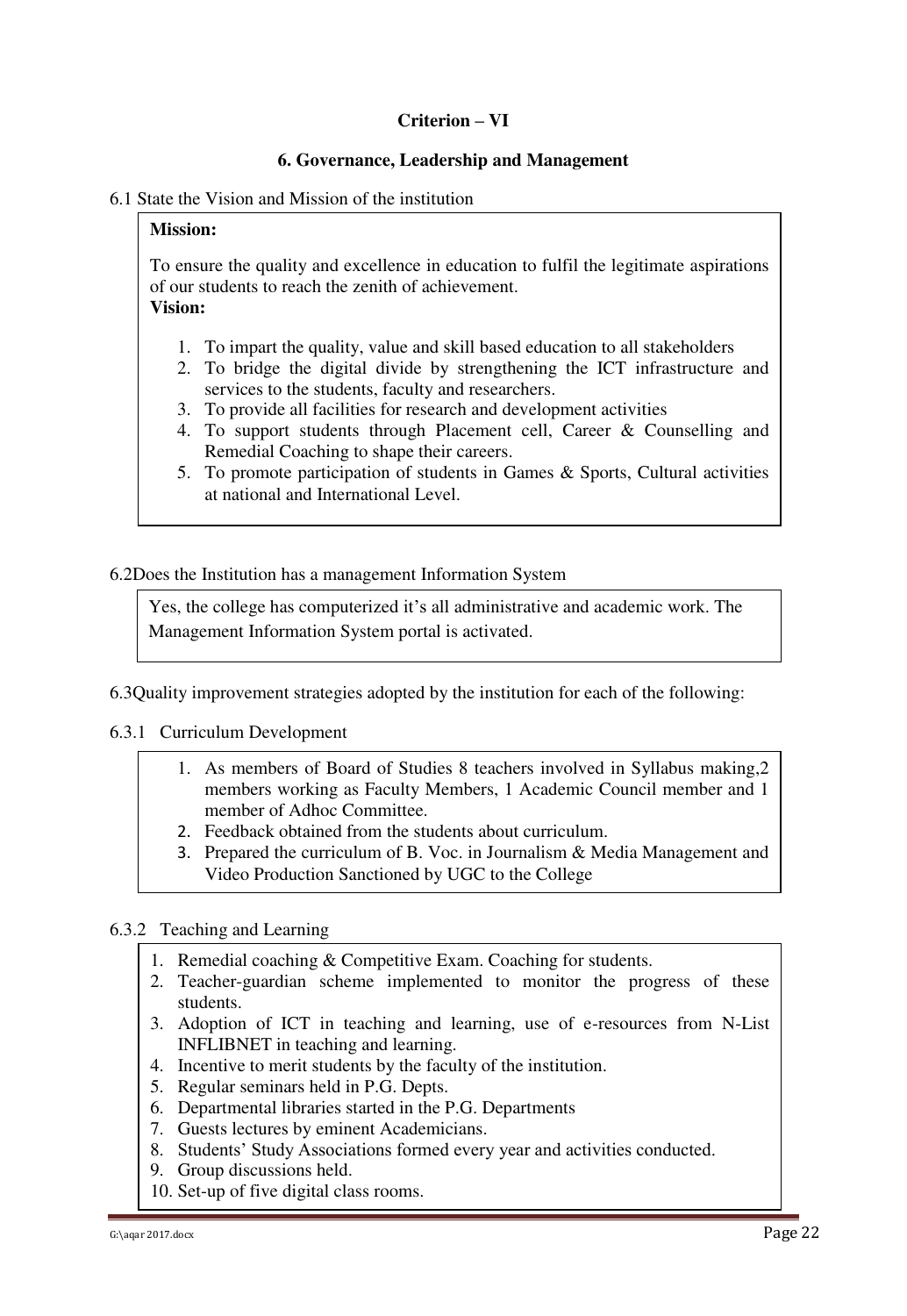#### 6.3.3 Examination and Evaluation

- 1. 2 unit tests held every year.
- 2. 3 Home-assignments given every year.
- 3. Common Test at the end of the year.
- 4. Internal assignment and Viva-voce is conducted by the College.
- 5. Adoption of ICT in teaching and learning.
- 6. English Language Lab set up to develop the students' proficiency in English
- 7. Significant improvement in results of University examinations as a result of measures implemented.
- 6.3.4 Research and Development

The IQAC promotes research activity through "Research Promotion Cell". The college has applied to University for recognition of "Research Centre for PhD" in 9 Subjects and the committee of the University visited the college. The Department of Commerce organised seven days' workshop on "ICT based Research Methodology". The teachers also applied for Minor/Major research project to ICSSR, New Delhi. The College is also publishing research Journal entitled "Research Awakening".

#### 6.3.5 Library, ICT and physical infrastructure / instrumentation

- 1. Developed Dr. Panjabrao Deshmukh Social Science Digital Library Web site.
- 2. Best reader award given to both student and faculty every year on the occasion of Dr. S. R. Rangnathan birth anniversary.
- 3. Free internet facility with the speed 10 mbps and access to e-resources of N-List consortia of INFLIBNET
- 4. Computerized all housekeeping jobs of library activities with SOUL software.
- 5. Free and Open Source Software centre
- 6. The Library Committee meetings held time to time.
- 7. Annual Maintenance Contract for the maintenance of instruments.
- 8. Boys' and Girls' Hostel with 60& 120 capacities.
- 9. Auditorium of the capacity of 170 newly constructed.
- 10. English Language Lab setup.
- 11. Commerce Lab of 50 computers with internet OFC connection.
- 12. All departments have computer & internet facilities.

#### 6.3.6 Human Resource Management

- 1. Various committees to decentralize the administrative work.
- 2. ICT training to non-teaching staff.
- 3. The faculty members encouraged to attend short term, orientation and refresher course.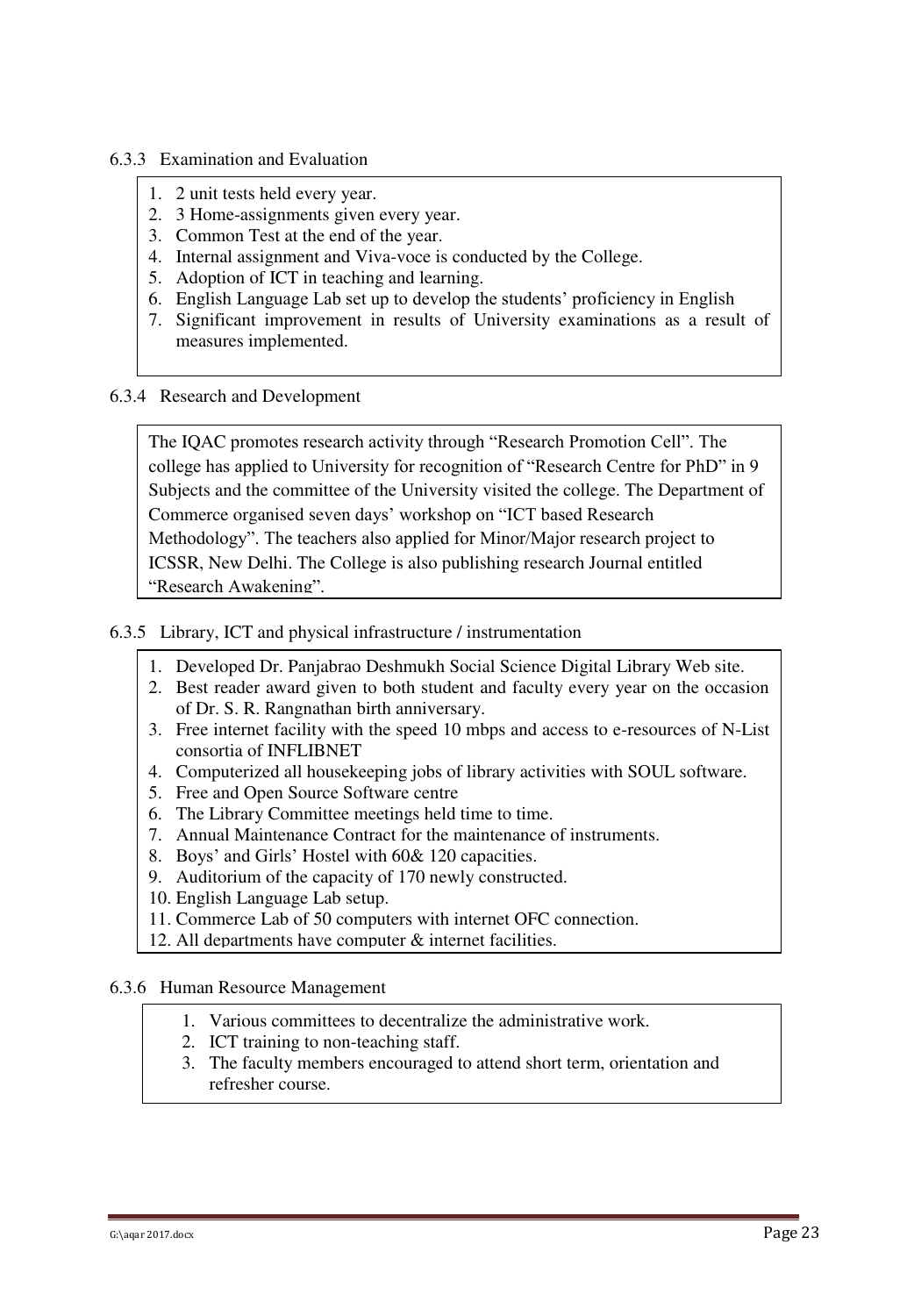#### 6.3.7 Faculty and Staff recruitment

- 1. The College follows the UGC and state government recruitment norms.
- 2. Reservation policy strictly adhered to

#### 6.3.8 Industry Interaction / Collaboration

- 1. MOU signed with a reputed educational institution like Dhanwate National College ('A' Grade College), Nagpur.
- 2. MOU with prospective employer in Journalism and Mass communication
- 3. Industrial visit of commerce students to MIDC, Amravati

#### 6.3.9 Admission of Students

- 1. Meritorious students preferred.
- 2. Talented sports students given preference to various courses in the College.

| Teaching<br>Non-<br>teaching    | Shri Shivaji Arts & Commerce College<br>Employees Credit Co-op. Society |  |  |
|---------------------------------|-------------------------------------------------------------------------|--|--|
| <b>Students</b>                 | ❖ Co-operative Stores.                                                  |  |  |
|                                 | $\triangle$ Cash incentives to university toppers.                      |  |  |
|                                 | ❖ Social welfare funds                                                  |  |  |
|                                 | $\triangle$ scholarships and group insurance                            |  |  |
| 6.5 Total corpus fund generated | Corpus fund generated as per University Norms. Rs.21,                   |  |  |
|                                 |                                                                         |  |  |

470/-.

6.6 Whether annual financial audit has been done  $\forall$  /es  $\mid \forall$  No

√

6.7 Whether Academic and Administrative Audit (AAA) have been done?

| Audit Type     |        | External                                                                       | Internal |                                                     |  |
|----------------|--------|--------------------------------------------------------------------------------|----------|-----------------------------------------------------|--|
|                | Yes/No | Agency                                                                         | Yes/No   | Authority                                           |  |
| Academic       | Yes    | Shri Shivaji Education<br>Society                                              | Yes      | <b>IQAC</b>                                         |  |
| Administrative | Yes    | <b>State Government</b><br>Auditors & Shri Shivaji<br><b>Education Society</b> | Yes      | Jadhav & Associates,<br><b>Chartered Accountant</b> |  |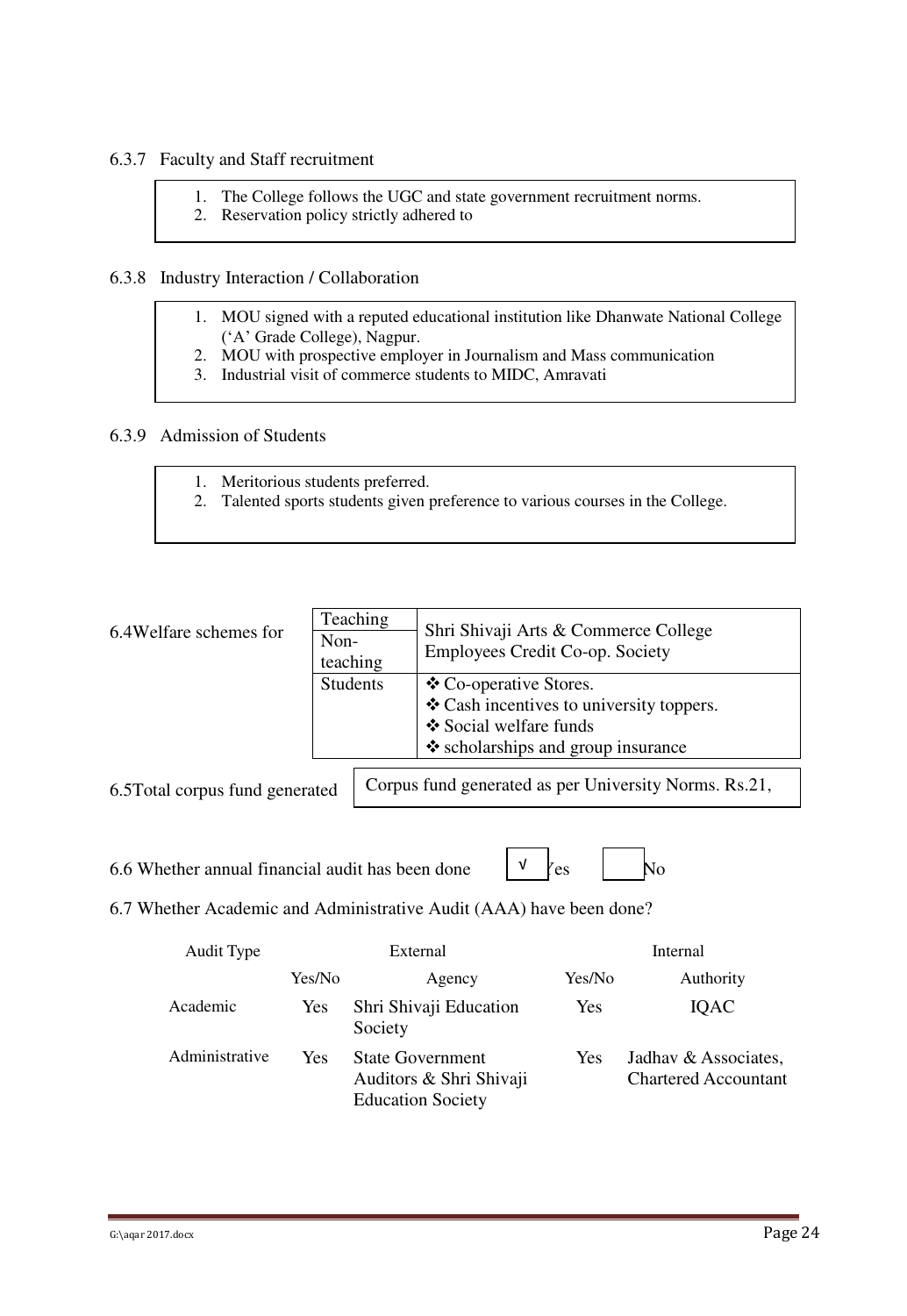6.8 Does the University/ Autonomous College declare results within 30 days? **N.A.** 

| For UG Programmes Yes     No           |  |  |
|----------------------------------------|--|--|
| For PG Programmes Yes $\Box$ No $\Box$ |  |  |

6.9 What efforts are made by the University/ Autonomous College for Examination Reforms?

**N.A.** 

6.10 What efforts are made by the University to promote autonomy in the affiliated/constituent colleges?

Not Applicable

6.11 Activities and support from the Alumni Association

- 1. Alumni Association registered with Charity Commissioner.
- 2. Annual meeting held every year.

6.12 Activities and support from the Parent – Teacher Association

- 1. Meeting held with the parent association.
- 2. Suggestions noted down for implementation from the ensuing session.

#### 6.13 Development programmes for support staff

- 1. Administrative software training conducted for administrative staff by Shri Shivaji Education Society. Also skill development classes organised by Shri Shivaji Lok-Vidyapith & Shri Shivaji Arts & Commerce College.
- 2. The parent society conducted the workshop on financial planning.

6.14 Initiatives taken by the institution to make the campus eco-friendly

- 1. Plantation of sapling on a large scale on the campus of the College.
- 2. Environmental consciousness created through lectures mainly through NSS.
- 3. Drive undertaken for plastic free campus.
- 4. Developed Garden on campus.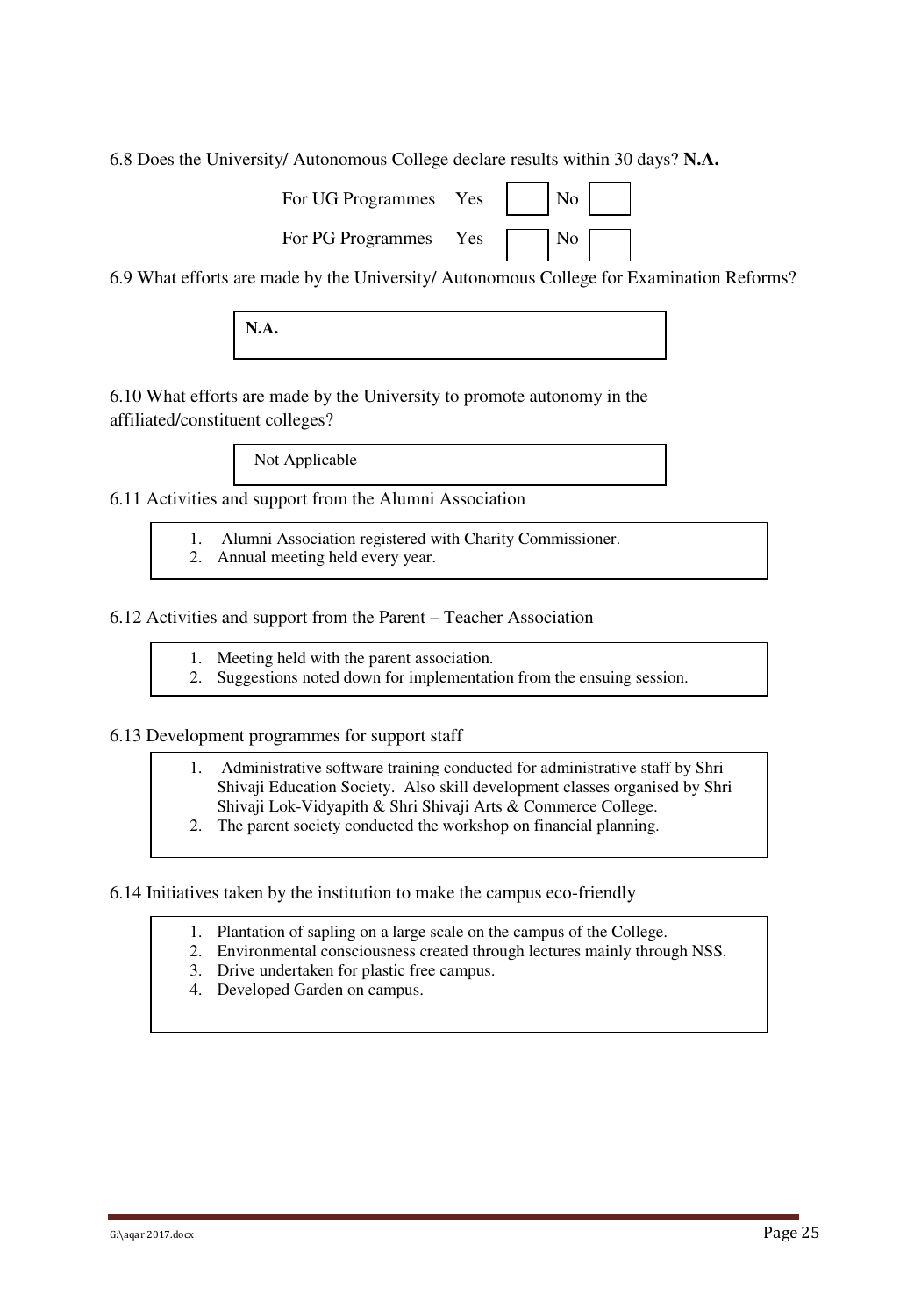## **Criterion – VII**

## **7. Innovations and Best Practices**

7.1 Innovations introduced during this academic year which have created a positive impact on the functioning of the institution. Give details.

- 1. Incentive cash prizes were given to the toppers of the university examinations by the faculty of the College. Felicitation of Merit students organized every year.
- 2. Starting of B. Voc. Programme under UGC Skill development program
- 3. Language Lab for development of communication skills in English
- 4. Strengthening of ICT infrastructure and services to students, faculty members and researchers

7.2Provide the Action Taken Report (ATR) based on the plan of action decided upon at the beginning of the year

- 1. Submission of Reaccreditation report (RAR) & LOI to NAAC, Bangalore for third cycle. The college is re-accredited with "A" Grade having CGPA 3.08 on 23 January, 2017.
- 2. Submission of AQAR 2015-16 to NAAC Bangalore
- 3. LAN and Optical fiber connectivity (OFC)Internet facility with 10 MBPS to each department
- 4. Up gradation of Infrastructure ,8 class Room renovated ,Separate Drinking Water Facility for Students, Colouring and beautification of Campus
- 5. Construction of "Dr. Panjabrao Deshmukh Seminar Hall" with wellequipped digital facility
- 6. Development of web site of Library "Dr. Panjabrao Deshmukh Social Science Digital Library"
- 7. Placement of students through placement drive
- 8. Installation of 5 LCD projector to P.G. Departments
- 9. Started Braille Library for Visually disabled students with the financial assistance of National Association for Blinds (NAB)
- 10. Participation of 6 students at International Level in various games.
- 11. Publication of Research Journal "Research Awakening"
- 12. B. Voc. in Journalism and Media Management started under UGC Skill Development Programme.
- 13. Submission of proposal for Recognition of Ph.D. Research Centres in 9 subjects.
- 14. Conducted Academic and Administrative Audit.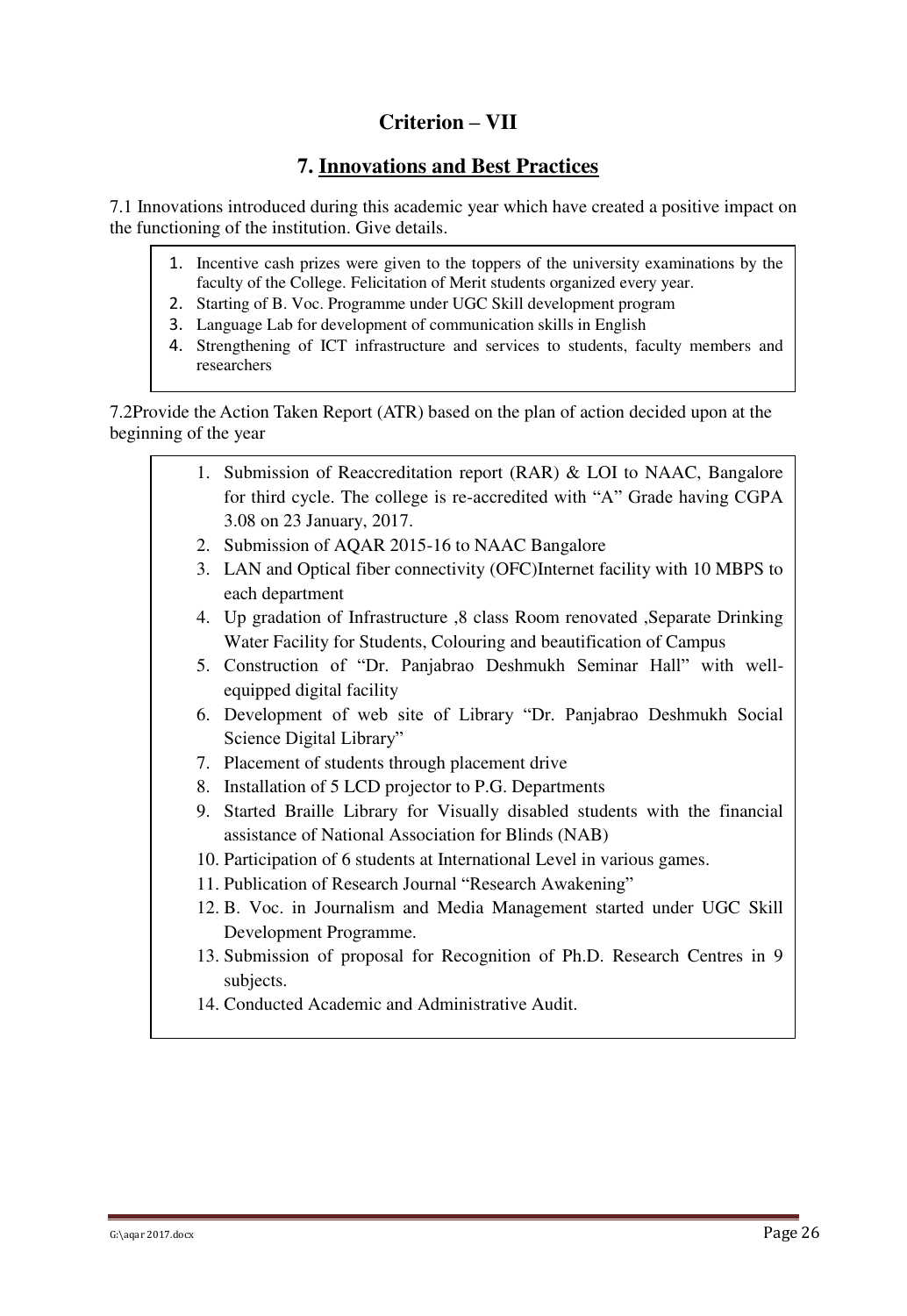7.3Give two Best Practices of the institution*(please see the format in theNAAC Self-studyManuals)*

- 1. Consumer Literacy Program(Annexure i)
- 2. Mobile Online Public Access Catalogue (Annexure ii)

7.4Contribution to environmental awareness / protection

- Collaboration with the office of Conservator of Forest, Melghat Tiger Reserve Amravati
- Tree Plantation and Conservation programme on a massive scale on the College campus.
- Watershed Management at Boys Hostel and in the college Campus

7.5 Whether environmental audit was conducted? Yes  $\begin{bmatrix} \nu \\ \nu \end{bmatrix}$  No

√

| 7.6Any other relevant information the institution wishes to add. (For example SWOC Analysis) |  |
|----------------------------------------------------------------------------------------------|--|
|----------------------------------------------------------------------------------------------|--|

- **STRENGTH**  1. A pre-independence institution of reputation in Central India. 2. A vast area of more than 6 acres as College campus in the centre of the city. 3. Six players of the college participated in International Competitions and won medals 4. A highly qualified staff with 80% awarded with Ph.D. degree and 13 Ph.D. supervisors. 5. B. Voc. programme in Journalism and Media Management and Video Production. 6. Very active NSS and NCC units. 7. Hostels for boys and girls. 8. The library completely computerized and developed Dr.Panjabrao Deshmukh Social Science Digital Library Website with e-resources 9. 10 elective subjects at B.A. level and PG in 07 subjects and M.Phil. in 02 subjects. 10. Strong Research Facilities 11. Functional IQAC. 12. Every year 3 to 5 students in the university merit list. 13. Research Journal entitled "Research Awakening" published. **WEAKNESSES** (1) Area industrially backward and therefore less employment opportunities. (2) Recruitment ban by the state government on teaching and Non-teaching posts. **INSTITUTIONAL OPPORTUNITY** 1. Generation of resources from other than UGC funds.
	- 2. To emerge as a leading academic and research institute in Central India.
	- 3. Participation of more and more of our students in National and International sports events.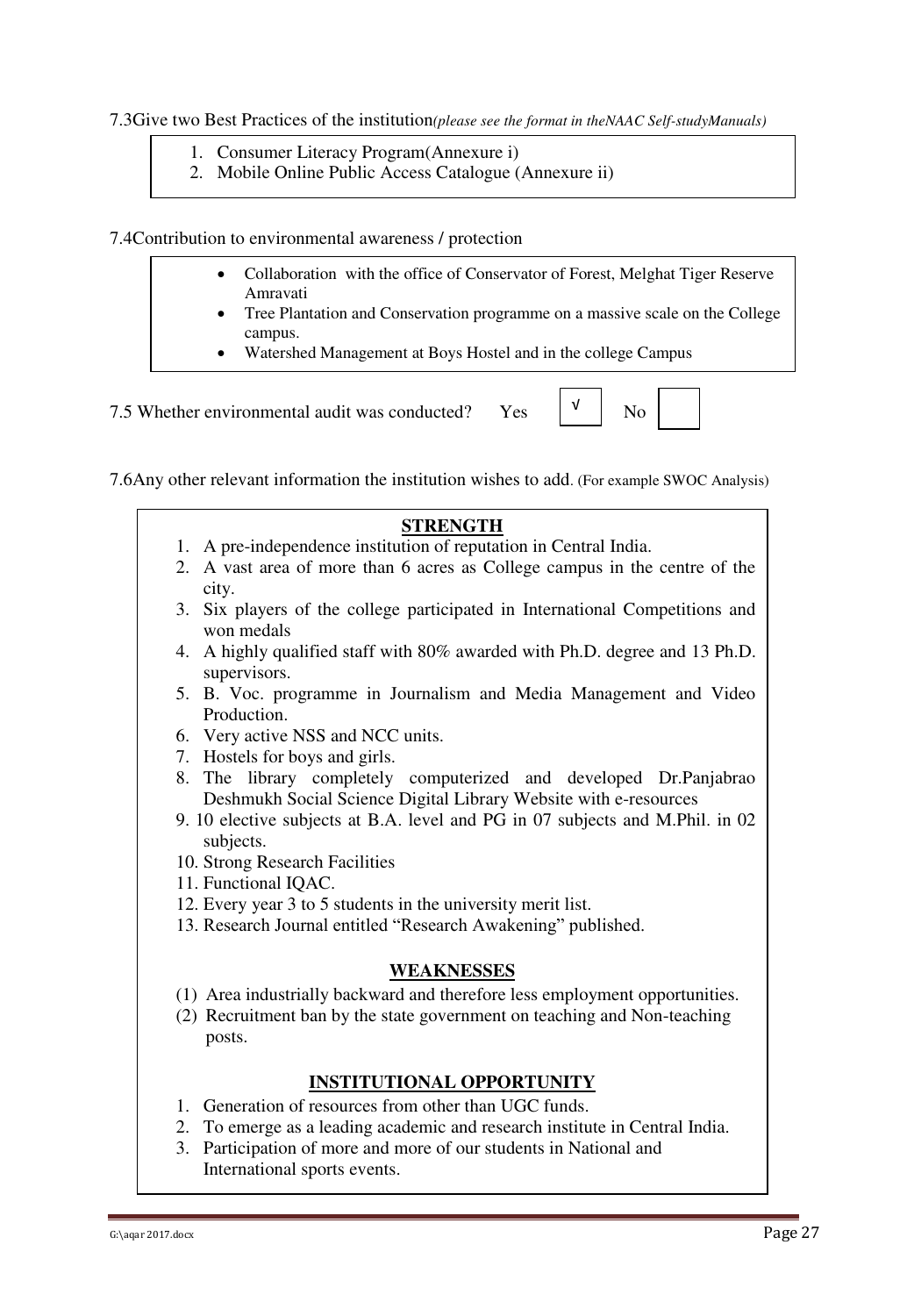#### 8. Plans of institution for next year

- 1. To get Recognition of PhD centre in 9 Subject namely Economics, English, Marathi, Sociology, History, Home Economics, Library & Inf. Sc. Hindi, Commerce
- 2. To apply for the grants from local M.P. funds for infrastructural development
- 3. To start P.G. course in History, Marathi and Hindi
- 4. Organization of National and State level conference
- 5. To publish the book on Ten Year of "Dr. Panjabrao Deshmukh Memorable Lecture Series" organised by the College
- 6. To conduct major and Minor research project under ICSSR, New Delhi
- 7. To promote e-resources of N-LIST and National Digital Library of India.
- 8. To encourage students to participate at National and International Level.
- 9. To enhance the computer-student ratio
- 10. To strengthen the sports infrastructure through financial assistance from concerned Ministries and Departments.

| Name Dr.MahendraV.Mete             | Name Dr.SmitaRaosahebDeshmukh                                                                                                              |
|------------------------------------|--------------------------------------------------------------------------------------------------------------------------------------------|
| Signature of the Coordinator, IQAC | Pricipal<br>Signature of the Chairperson,<br><b>Can Arts &amp; Commerce</b><br>STIS & COMMER<br>Coffege, AMRAVATI.<br><b>SHIV</b><br>***** |
| G:\aqar 2017.docx                  | Page 28                                                                                                                                    |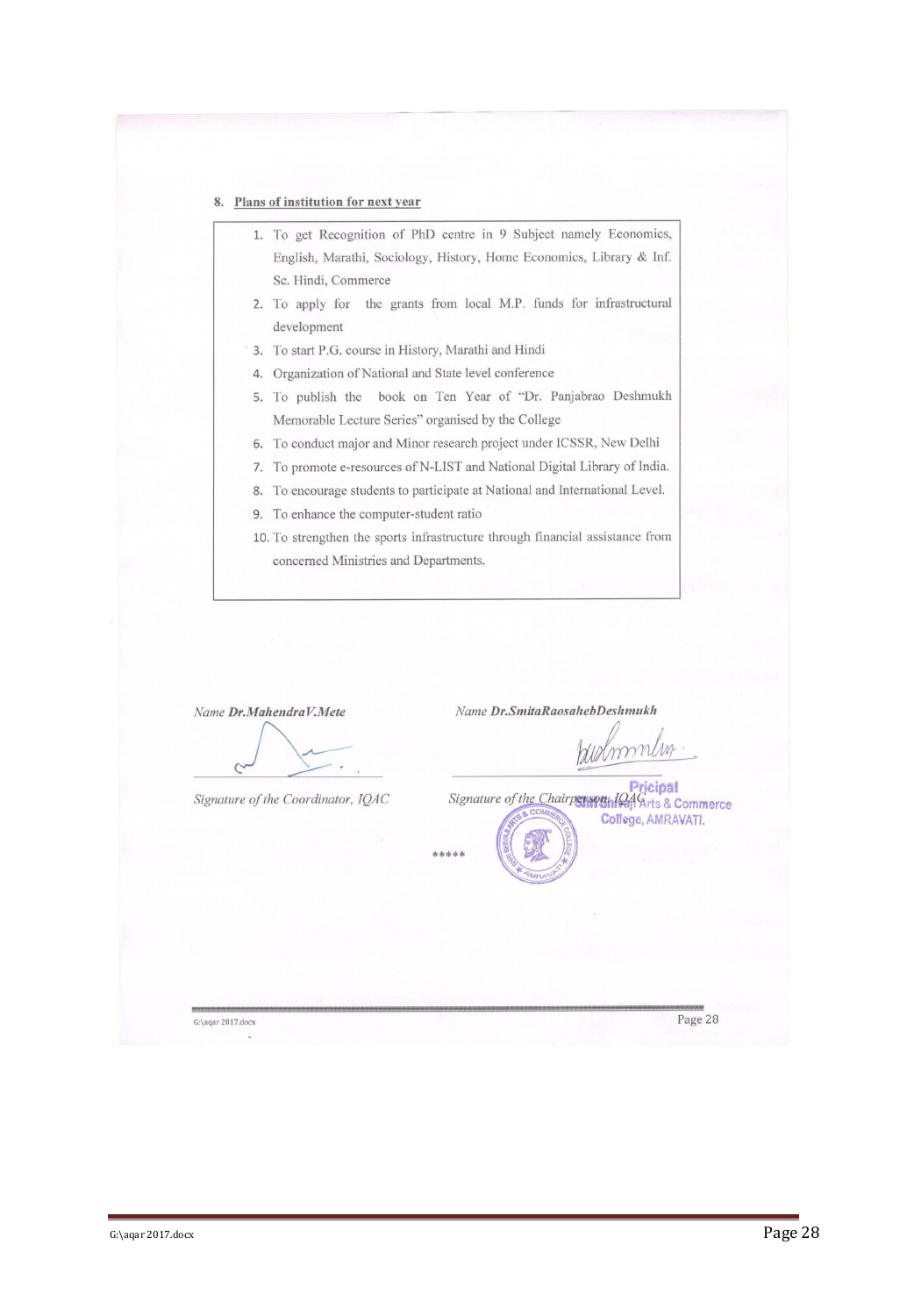### **ACADEMIC CALENDAR 2016-17**

| <b>Session</b>         | <b>Begins</b>        | <b>Ends</b>            |
|------------------------|----------------------|------------------------|
| <b>First Session</b>   | Monday 13 June 2016  | Saturday 22 Oct. 2016  |
| Diwali Vacation        | Sunday 23 Oct. 2016  | Sunday 13 Nov. 2016    |
| <b>Second Session</b>  | Monday 14 Nov. 2016  | Saturday 29 April 2017 |
| <b>Summer Vacation</b> | Sunday 30 April 2017 | Sunday 11 June 2017    |

## **Public Holidays**

| $\mathbf{1}$   | Ramzan Eid                                | Wednesday $6^{th}$ July 2016           |
|----------------|-------------------------------------------|----------------------------------------|
| $\overline{2}$ | <b>Independence Day</b>                   | Monday 15 <sup>th</sup> August 2016    |
| $\overline{3}$ | Parsi New Year                            | Wednesday 17 <sup>th</sup> August 2016 |
| $\overline{4}$ | <b>Ganesh Chaturthi</b>                   | Monday 05 Sept. 2016                   |
| 5              | SarvapitriAmavasya                        | Friday 30 Sept. 2016                   |
| 6              | Dussehra                                  | Monday 11 Oct. 2016                    |
| $\overline{7}$ | Guru Nanak Jayanti                        | Monday 14 Nov. 2016                    |
| 8              | Eid-e-milad                               | Monday $12^{th}$ Dec. 2016             |
| 9              | Christmas                                 | Sunday 25 December 2016                |
| 10             | Republic Day                              | Thursday 26 January 2017               |
| 11             | ShivajiMaharaj Birth Anniversary          | Sunday 19 Feb. 2017                    |
| 12             | Mahashivratri                             | Friday 24 Feb. 2017                    |
| 13             | Holi                                      | Monday 13 March 2017                   |
| 14             | Gudipadwa                                 | Tuesday 28 March 2017                  |
| 15             | Shri Ram Navmi (birth<br>Anniversary)     | Wednesday 05 April 2017                |
| 16             | <b>Mahavir Birth Anniversary</b>          | Sunday 09 April 2017                   |
| 17             | Good Friday                               | Friday 14 <sup>th</sup> April 2017     |
| 18             | Dr.BabasahebAmbedkar Birth<br>Anniversary | Friday 14 April 2015                   |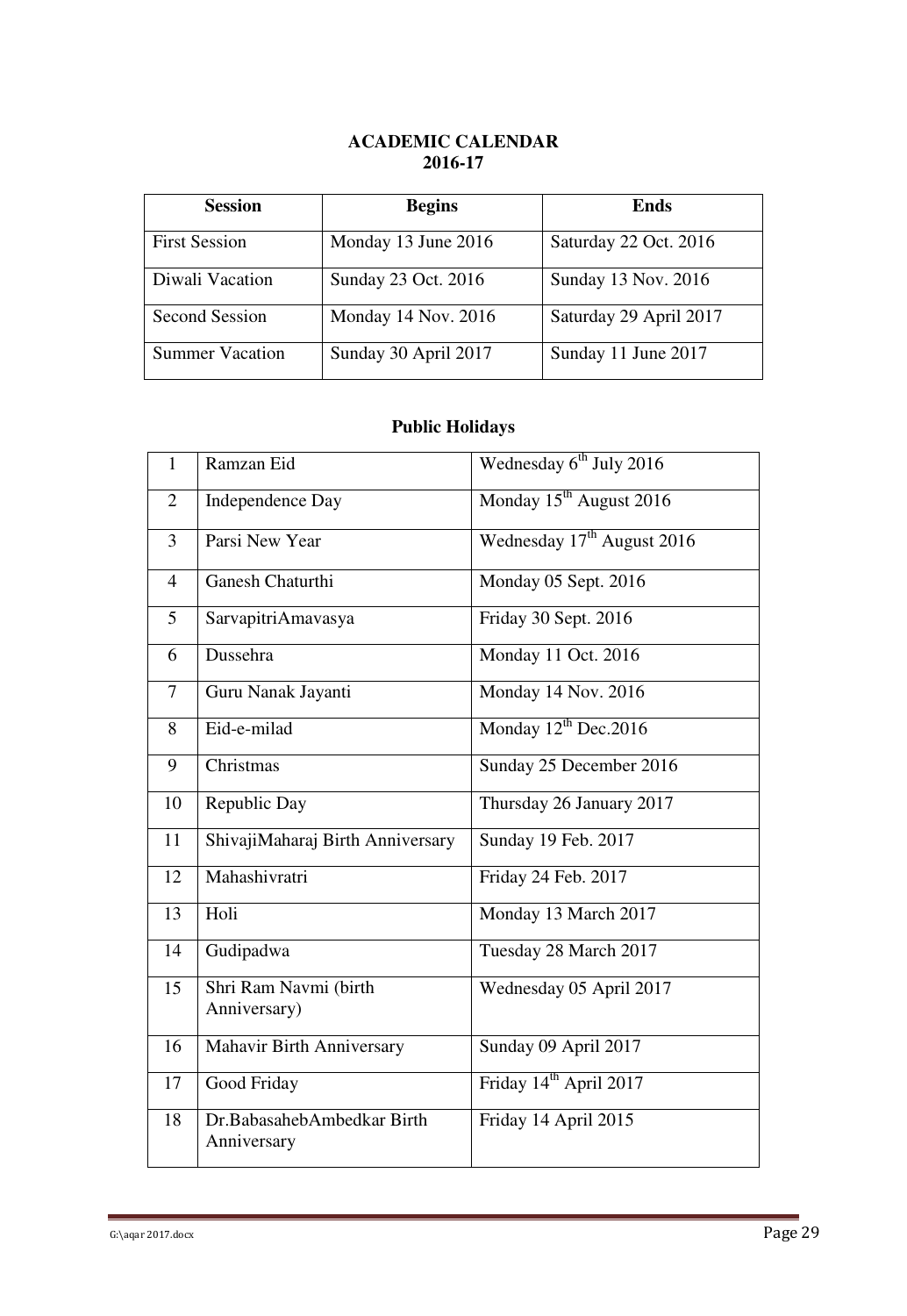# **Annexure-i**

# **Consumer Literacy Programme**

## **Goal of the Practice:**

To identify the imitated products and consumer awareness about the original Products.

## **The Process:**

The imitated products are the serious problem in market where consumers are not aware about it. In order to make consumer literate, the imitated products of more than 50 items in customer durable and non-durable are collected and exhibited in the college premise. Students of the Commerce Department involved in the consumer literacy program.

## **Impact of the Practice:**

 Consumers are aware about the original products and alert about imitated products.

## **Resources Required:**

Students collected the original and imitated products from the market in customer durable and non-durable.

Contact Person/Further Details:

Dr.PrakashTayde,Head

Dept.of Commerce

Shri Shivaji Arts & Commerce College, Amravati 444603

Phone No. 9422119525

E-mail:prakashtayde524@gmail.com